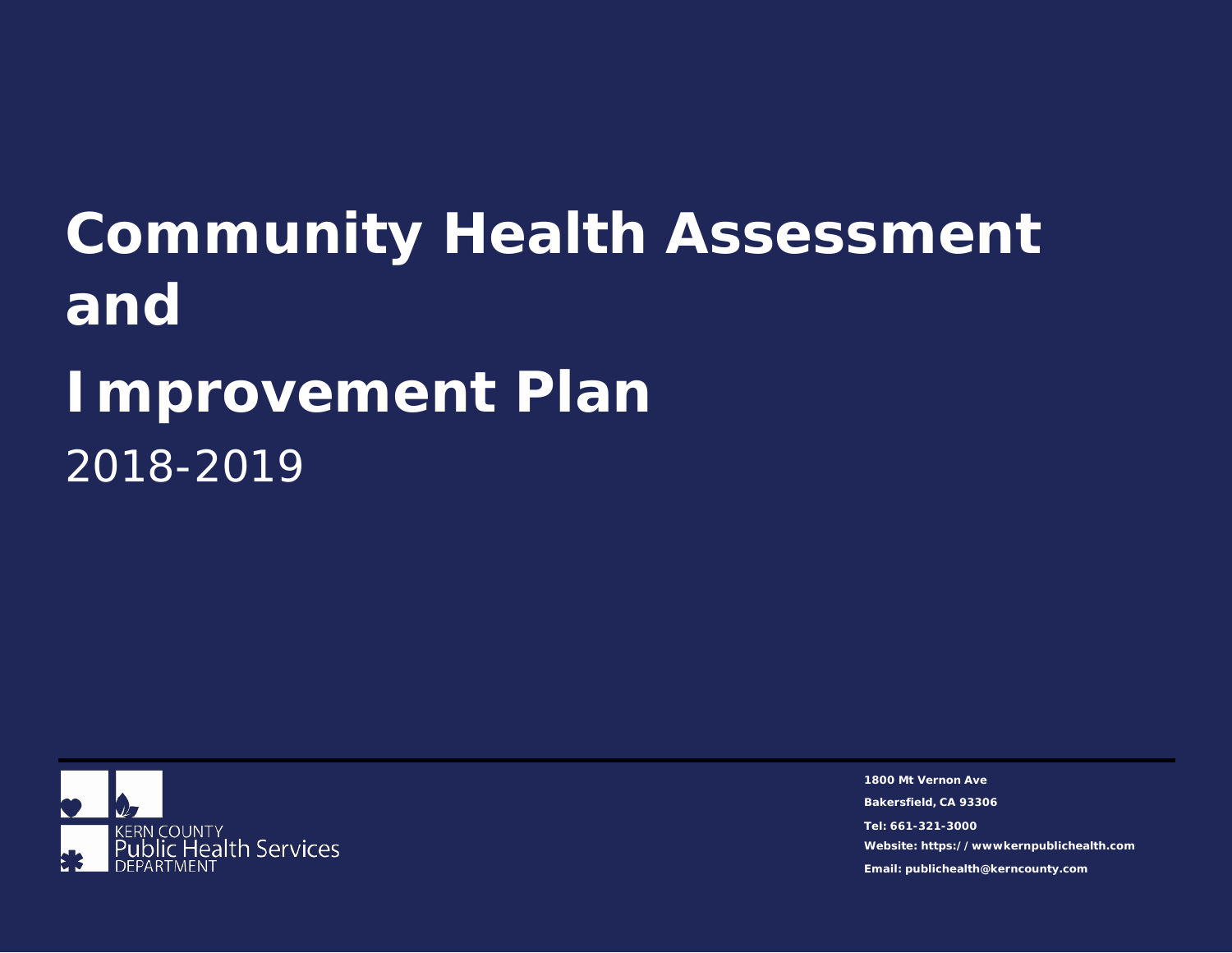# **Contents**

| <b>Director's Note</b>                                                        | 3              |
|-------------------------------------------------------------------------------|----------------|
| <b>Executive Summary</b>                                                      | 4              |
| <b>Introduction</b>                                                           | 5              |
| <b>Methods</b>                                                                |                |
| <b>MAPP Process</b>                                                           | 6              |
| <b>Data Sources</b>                                                           | $\overline{ }$ |
| <b>Kern County</b>                                                            |                |
| Demographics                                                                  | 8              |
| Education, Employment and Income                                              | 9              |
| Priority 1: Sexually Transmitted Disease Awareness and<br>Prevention          | 14             |
| <b>Priority 2: Chronic Disease Prevention and Healthy Living</b><br>Promotion | 18             |
| Priority 3: Access to Care                                                    | 22             |
| <b>Conclusion</b>                                                             | 25             |
| <b>References</b>                                                             | 26             |
| <b>Acknowledgements</b>                                                       | 27             |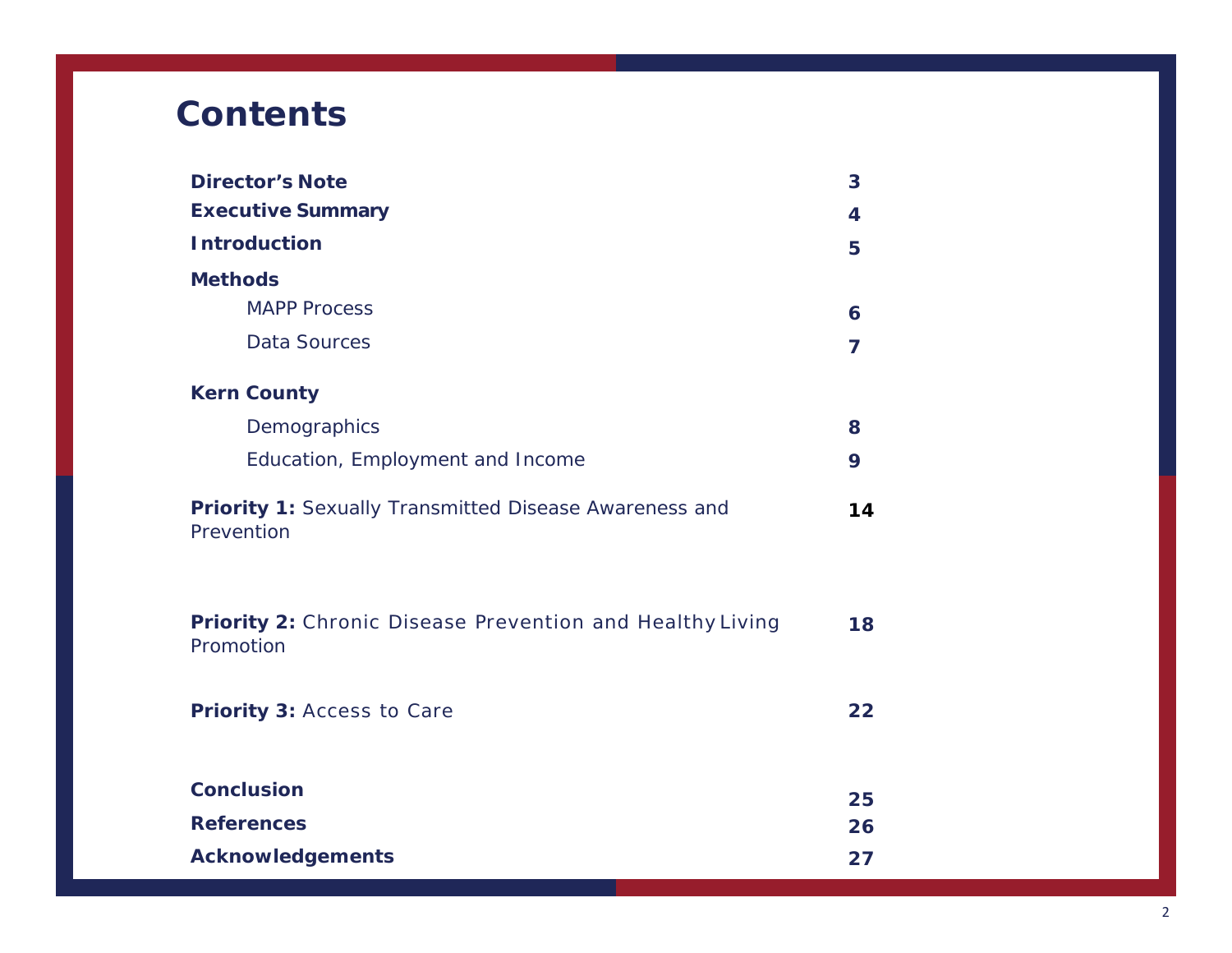### **Director's Note**

The purpose of this Community Health Assessment (CHA) and Community Health Improvement Plan (CHIP) is to identify and prioritize needs of the Kern County community. During the development of the (CHA) and Improvement Plan, we worked collaboratively to review data, provide input, identify priority areas, and strengths of our community to meet our mission. We would like to extend our gratitude to the Public Health Department Staff as well as community partners who have worked diligently on this report. We would like to acknowledge our Board of Supervisors for their continuous support on this endeavor.

To receive accreditation, we must undergo a rigorous process to adhere to the quality standards and measures set by the Public Health Accreditation Board. As a result of this process, our (CHA) and Improvement Plan have been combined, replacing the Community Health Improvement Plan 2017-2022.

As we continue to work towards reducing the needs of our community, we celebrate the progress that is made everyday. Our strategies to address health concerns involve health education and promotion of a healthy lifestyle. We applaud the community for its efforts in hopes it will lead us into a healthier tomorrow.

Matt Constantine Director of Kern County Public Health Services Department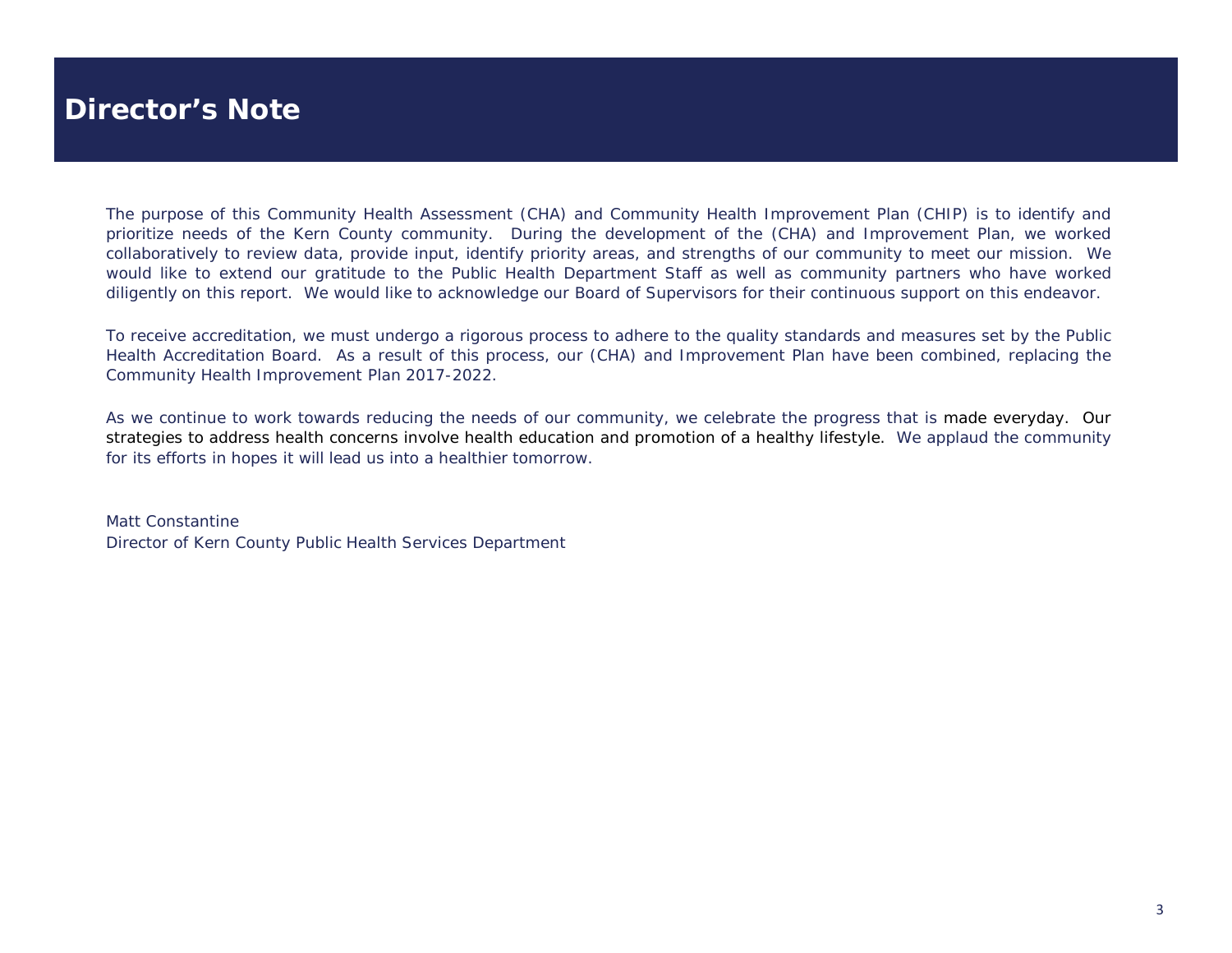## **Executive Summary**

The purpose of this Community Health Assessment (CHA) and Improvement Plan is to assess the health and wellness of Kern County and provides a comprehensive look of the county's current health status, needs, and issues. The report was developed through a collaborative process from key stakeholders to discuss the most pressing health topics in our community. Special attention has been given to identify health disparities, the needs of vulnerable populations, and social determinants of health.

The Kern County Community Health Survey was developed and disseminated across the county online and in person. From the survey, we identified three main priority areas: Sexually Transmitted Diseases, Chronic Diseases, and Access to Healthcare. Many organizations and individuals have worked for many years to make a change in these areas. Even as we see improvements being made, it will take dedicated efforts for lasting change.

Kern County continues to have some of the highest rates of Sexually Transmitted Diseases in the state. However, Kern County is also recognized statewide for its innovations in congenital syphilis prevention and case management. The Know Your Risk, sexually transmitted disease education and awareness campaign, has brought together what were once unlikely partners such as schools and faith-based organizations to tackle this multifaceted challenge together.

Kern County continues to have high rates of obesity and obesity related diseases. However, new programs like Know Your Numbers and Certified Healthy have been developed to help bring awareness and encourage action towards living healthier. Other community groups also provide health screenings and free classes. Waste Hunger Not Food has rescued more than 600,000 pounds of fresh, healthy foods to be distributed to our community.

Kern County's 8,000 square miles makes access to healthcare difficult. Most of Kern County is a designated healthcare provider shortage area, and services are especially limited in rural areas. Our Mobile Health Clinic was launched in 2019. Where patients once had to come to us, the Mobile Health Clinic now takes additional health services out to the community, primarily focusing on the underserved population. Health plans also offer transportation services to medical appointments. Some health plans even provide a ride for a companion so that members do not have to go to their appointments alone.

While Kern County continues to face many struggles, it is important to recognize ongoing successes. Kern County is projected to have the largest increase in high school graduates in the State. Air quality has improved over the past decade. Births to adolescents has decreased. The heart disease mortality rate has been cut in half. New programs have been established to meet the needs regarding healthcare access, congenital syphilis, obesity and chronic disease prevention, and food insecurity.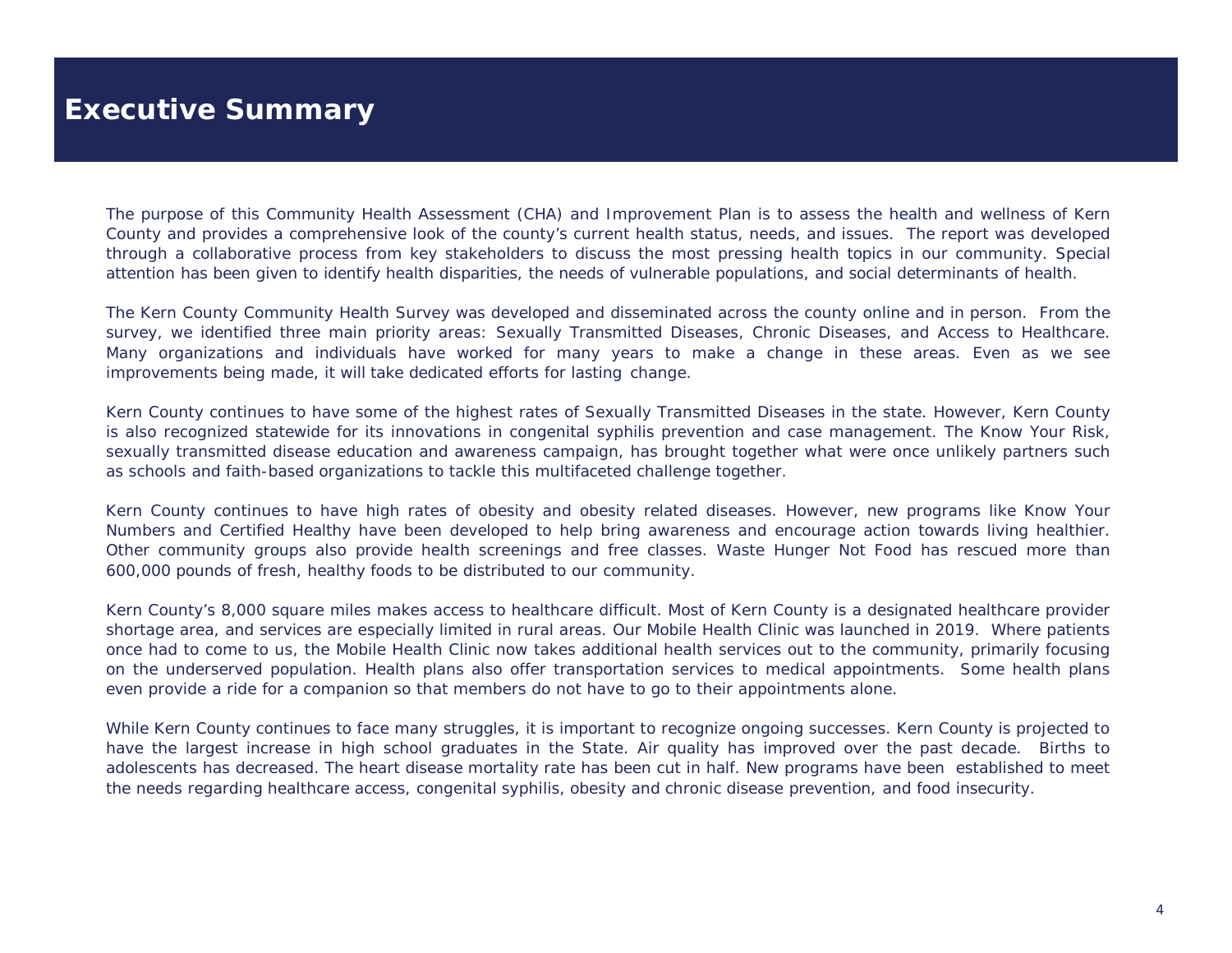## **Introduction**

The Kern County Public Health Services Department's (KCPHSD) mission is to protect and safeguard the health and safety of the community. Our vision states our county will be a great community in which to live healthy and flourish.

The World Health Organization defines health as "...a state of complete physical, mental, and social well-being and not merely the absence of disease of infirmity."<sup>1</sup> The health of every individual affects and is affected by a number of factors. Our personal health can influence our decisions as well as determine our options. Good health can be liberating while poor health can be limiting. The state of our health can be shaped by lifestyle choices, genetics, socioeconomic status, occupation, place of residency, and environment. Our personal health can also have profound effects on others as well; healthcare costs can create immense financial burdens on our families as well as society.

The KCPHSD seeks to adapt to and anticipate the ever changing health needs of the community through strong partnerships with community groups as well as individual members and with the guidance of state and federal agencies. To summarize the health of the community and asses any unmet needs, the KCPHSD examined currently published data, unpublished data, and information from various community groups, private enterprises, and government agencies. In addition to evaluating physiological health, social determinants such as economic stability and environmental conditions were analyzed. We selected the MAPP framework to guide us with our CHA and CHIP to actively engage stakeholders and the community to identify and address health priorities. We used qualitative and quantitative data collection methods to help us better understand and address health needs of Kern County. The Kern County Community Health Survey was used to collect community opinions on the greatest health needs in Kern County.

Health indicators are common characteristics used to gauge the health of a population over time and allows comparisons across geographies. Throughout the report, Kern County will be compared to the state and national averages as well as the Healthy People 2020 National Objectives. Healthy People 2020 is a compilation of 1,200 objectives in 42 topic areas aimed at improving the health of all Americans. The objectives may measure anything from specific health condition to environmental influences of health to social factors. The most recently available data is used while still maintaining consistency across jurisdictions. For example, when comparing Kern County data to state or federal data, older data sets may be analyzed even though more recent data is available at the local level.

The KCPHSD hopes that this report will be a useful resource for health professionals as well as policy makers, program planners, and community members. If you have questions or would like to make suggestions about health indicators to include in future editions, please contact the KCPHSD by telephone at (661) 321- 3000.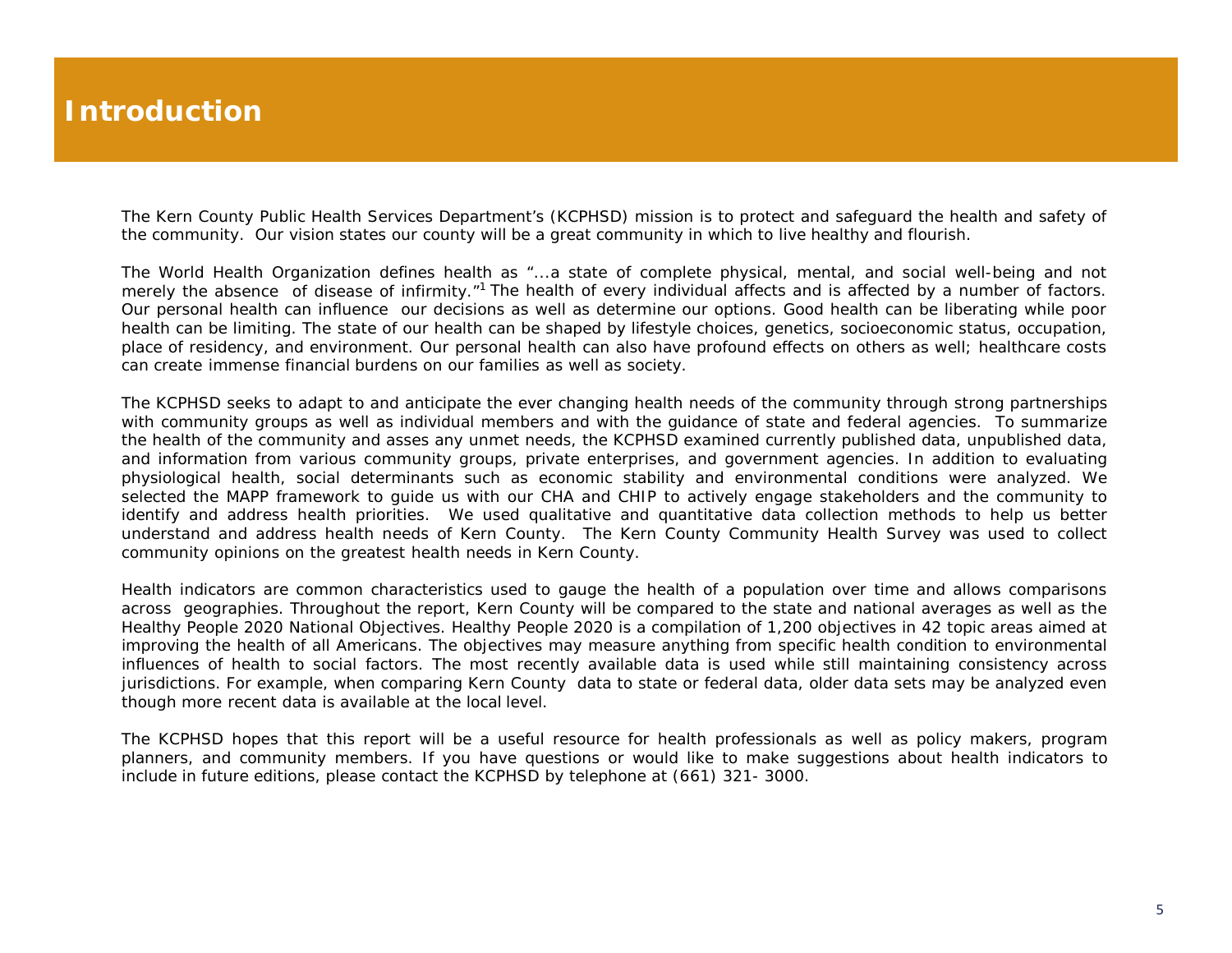## *Community Health Assessment* **MAPP Process**

Mobilizing for Action through Planning and Partnerships (MAPP): the process in which a community wide strategic planning framework is enacted for improving public health. This allows communities to prioritize public health concerns, identify resources for tackling them, and take action to improve conditions that will support healthy living. In the roadmap shown the six main phases are illustrated, as well as listed below.<sup>2</sup> What is special about the MAPP process, is that it is a community owned process that includes broad representation of the local public health system and uses qualitative and quantitative data from assessments to guide the development, implementation and evaluation of strategic community health improvement plans.2

Kern County Public Health Services Department has established this process and had an official Call to Action meeting with community partners to embark the initial steps to implement the MAPP process. Kern County was able to conduct a dot analysis, health assessment surveys, community stakeholder meetings, and email communications with partners to institute the vision for the MAPP process. Through that process there were three key priority areas that arose: Increasing Awareness for and Prevention of Sexually Transmitted Infections (STIs), Chronic Disease Prevention and Health Living Promotion, and Access to Care. These three priority areas were utilized to create this Community Health Assessment and Community Health Improvement Plan under the framework of the MAPP process.



#### **Six Phases of the MAPP Process**

- 1. Phase One: **Organize for Success/Partnership Development,** community members and agencies form a partnership and learn about the MAPP process.
- 2. Phase Two: **Visioning,** those involved in the MAPP community create a common understanding of what it would like to achieve. The community decides the vision, which is the focus of the MAPP process.
- 3. Phase Three: **Four MAPP Assessments,** qualitative and quantitative data are gathered to provide a comprehensive picture of health in the community.
- 4. Phase Four: **Identify Strategic Issues,** the data is analyzed to uncover underlying themes that need to be addressed in order for a community to achieve its vision.
- 5. Phase Five: **Formulate Goals and Strategies,** the community identifies goals it wants to achieve and strategies it wants to implement related to strategic issues.
- 6. Phase Six: **Action Cycle,** the community implements and evaluates action plans to meet goals, address strategic issues, and achieve the community's vision.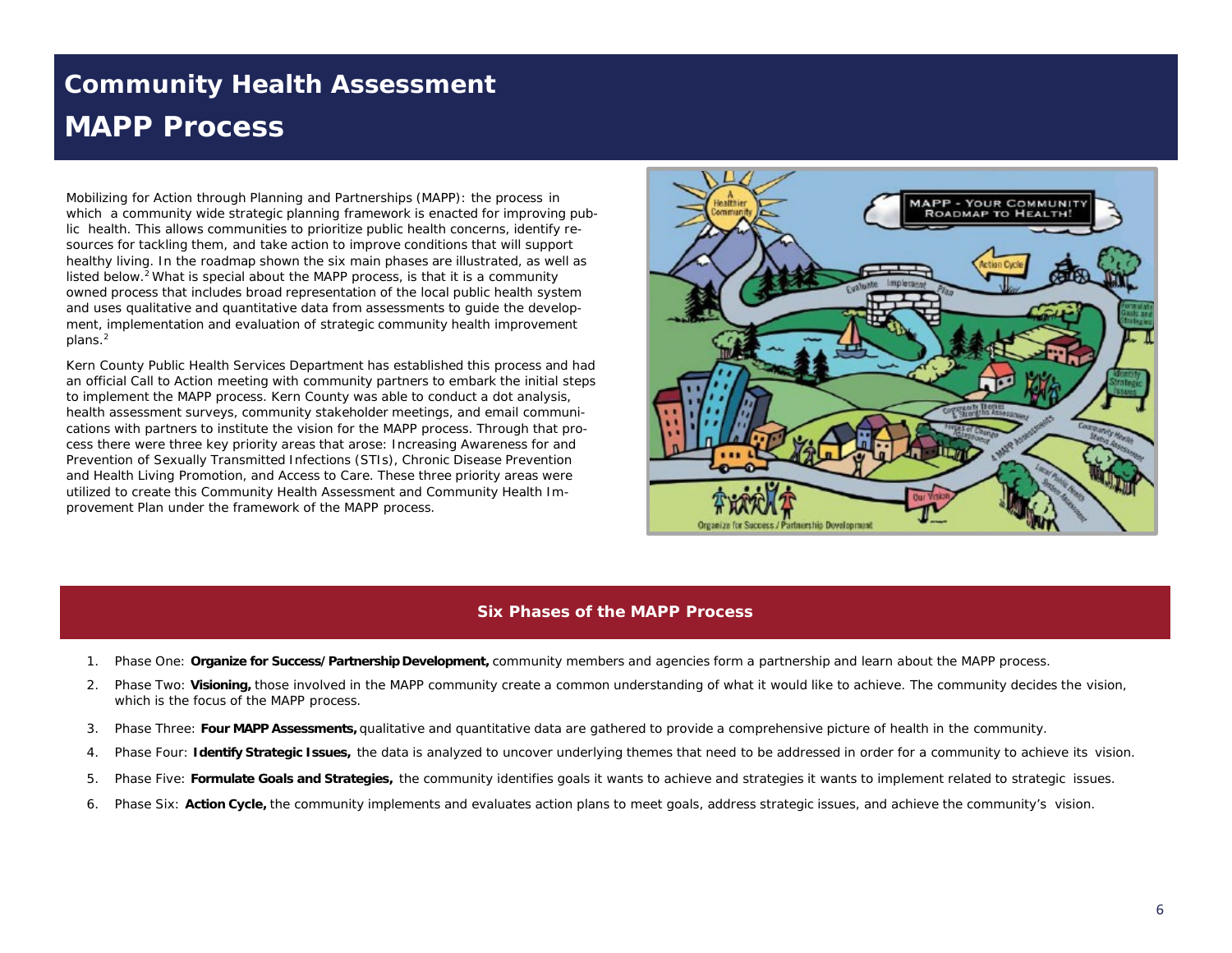## *Community Health Assessment* **Data Sources and Data Collection**

### **Primary Data Collection**

Kern County Public Health Services Department designed a Community Health Survey in 2018 for English and Spanish speakers. This survey was available online and in print. Over several months, KCPHSD collected 1,077 surveys from 27 zip codes throughout the county. Respondents identified:

- 1. Factors needed for a healthy community
- 2. Common health problems in their community
- 3. Barriers to healthy living
- 4. Challenges we face as a community

#### **Secondary Data Collection**

Secondary data sources were collected from a variety of sources, such as:

- 1. California Department of Public Health
- 2. California Health Interview Survey
- 3. Feeding America
- 4. American Community Survey
- 5. California Office of Statewide Health Planning and Development
- 6. Healthy People 2020
- 7. US Environmental Protection Agency
- 8. County Health Rankings and Roadmaps

#### **2018 Community Health Assessment Results**





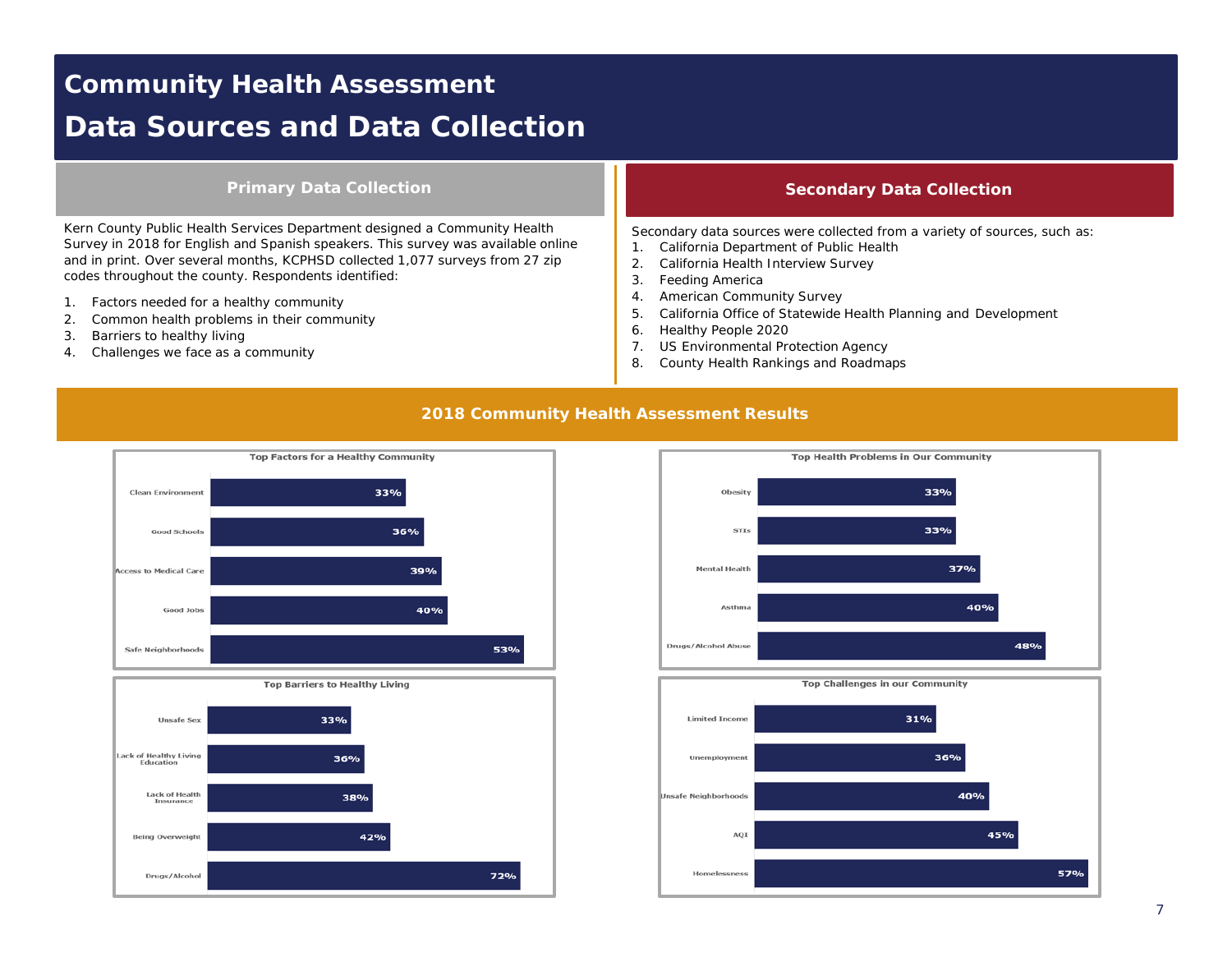## *Kern County:* **Demographics**

Kern County is the eleventh most populous county in California with a 2018 population estimate of 896,764 residents (2.3% of the population of California). Covering 8,161 square miles, it is the third-largest county by area and includes 43 square miles of State parks, reserves, historic parks, and recreation areas. Geography includes mountain ranges to valley floor to arid desert. Kern County is California's largest producer of petroleum-based energy, home to the top five producing oil fields in California and five of the top 25 producing oil fields in the nation. Kern County's agriculture industry produces more than \$5 billion worth of goods annually including milk, almonds, table grapes, vegetables, and pistachios. There are four state prisons and two federal correctional facilities operated within the County's boundaries.3

| Age of Residents and Household Demographics |  |  |
|---------------------------------------------|--|--|
|                                             |  |  |

As shown in Table 1, Kern County has a larger proportion of residents under 18 and a smaller proportion of residents older than 65 compared to California and the US. While a younger population may indicate a smaller burden for older adult services like Medicare or Social Security benefits and provides a larger base of workers for the future, it also means that more young people are depending on fewer adults for their current needs. Services for children, like Medi-Cal, public education and after school programs, free and reduced-priced meals, and childcare are likely in greater need in Kern County than other parts of the state.

Not too surprisingly, Kern County has a larger proportion of families with children less than 18 years of age and single-parent families with children less than 18 years of age than California and the nation (Table 2). Strikingly, single fathers with children less than 18 years of age account for 4.2 percent of Kern County households, compared to only 2.7 percent of California households and 2.3 percent U.S. households. Additionally, the average family size in Kern County is slightly larger than California and the nation at 3.2, 3.0, and 2.6 persons respectively. While family settings can offer many benefits, larger families, particularly those with children dependent on a single income, may be at high risk for poverty and associated barriers.

| Table 1    |  | <18 Years Old 18-64 Years |          | $65+Years$ |
|------------|--|---------------------------|----------|------------|
| Kern       |  | 29.2%                     | 60.7%    | $10.1\%$   |
| California |  | 23.3%                     | 63.4%    | 13.3%      |
| US.        |  | 22.9%                     | $62.2\%$ | 14.9%      |

3.Data from: **U.S. Census Bureau.** *American Fact Finder.* 2017

|  | Table 2    | Family<br><b>Household</b> | <b>Families with Single Parent</b><br>Children <18 Families with |       |
|--|------------|----------------------------|------------------------------------------------------------------|-------|
|  | Kern       | 75.5%                      | 39.7%                                                            | 14.5% |
|  | California | 68.7%                      | 31.9%                                                            | 9.7%  |
|  | US         | $66.2\%$                   | 28.8%                                                            | 9.4%  |

3.Data from: **U.S. Census Bureau.** *American Fact Finder.* 2017

#### **Race/Ethnicity**

Kern County is very diverse, with the majority of residents identifying as Hispanic (Table 3). As the racial and ethnic composition of Kern County continues to change, it is important to create culturally sensitive systems, policies, and environments while protecting the health of the public. Spanish-language education, documents, and services will continue to be needed as the Hispanic population continues to grow. Additionally, while the total number of Non-Hispanic Asians in Kern County remains small, the proportion of residents identifying as Non-Hispanic Asian has increased 21 percent since 2009. In comparison, during the same time frame, the Hispanic population in Kern County grew by 11 percent. Given the diversity of Asian languages, it is important to prepare for the needs of this growing community. Kern County may benefit by seeking out other California counties with large Asian populations to determine best practices. It is also important to recognize that residents of certain races or ethnicities may be at higher risk for certain medical conditions. Changes in the racial and ethnic background of Kern County residents may also change the incidence of certain diseases.

| Table 3 |  |  |
|---------|--|--|
|         |  |  |

| leq 3 |                                               |                 |
|-------|-----------------------------------------------|-----------------|
|       | Race/Ethnicity                                | % of Population |
|       | Hispanic                                      | 51.0%           |
|       | Non-Hispanic White                            | 36.6%           |
|       | Non-Hispanic Black                            | 5.3%            |
|       | Non-Hispanic American Indian/Alaska Native    | 0.6%            |
|       | Non-Hispanic Asian                            | 4.4%            |
|       | Non-Hispanic Native Hawaiian/Pacific Islander | 0.1%            |
|       | Non-Hispanic Other                            | 0.1%            |
|       | <b>Multiple</b>                               | 1.9%            |

3. Data from: **U.S. Census Bureau.** *American Fact Finder.* 2017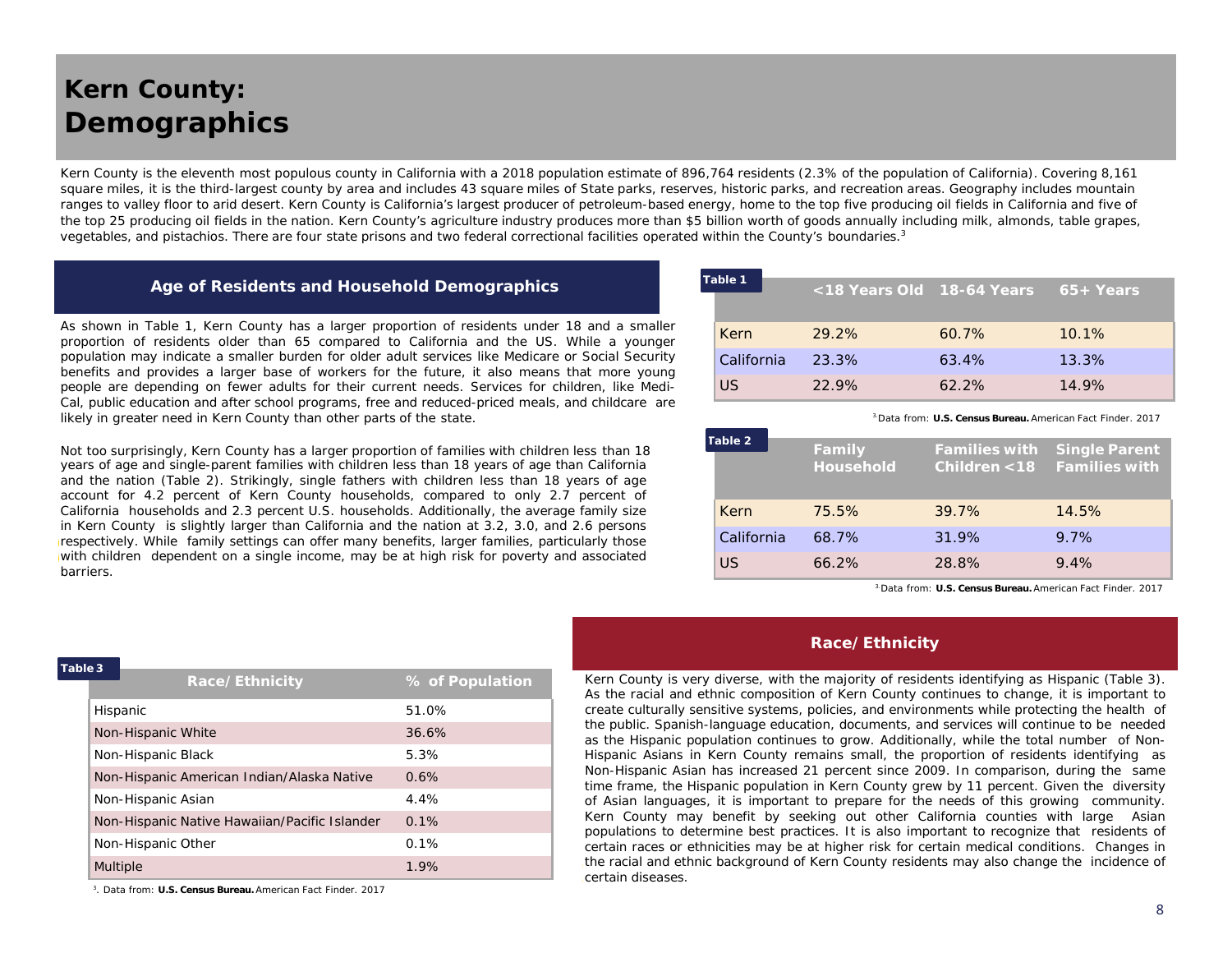## *Kern County:* **Education, Employment and Income**

Education often influences employment opportunities and earnings. Nationally, workers with a Bachelor's degree earn more than twice as much as a worker with less than a high school diploma. A high school diploma or equivalent increases earnings by more than 25 percent on average. Similarly, workers without a high school diploma are nearly three times as likely to be unemployed, compared to workers with a Bachelor's degree. This is even more pronounced locally. In Kern County, workers with a Bachelor's degree earn more than three times as much as workers with less than a high school diploma; the unemployment rate among workers with less than a high school diploma is four times as high as workers with a Bachelor's degree or higher. Having a high school diploma or equivalent in Kern County increases earnings by one third and decreases the likelihood of being unemployed by nearly a quarter.<sup>4</sup>

#### **Educational Attainment**

Although there are many larger unified school districts in the state (which include elementary and secondary schools), the Kern High School District is the second largest stand-alone high school district in the state, serving over 46,000 students in 2017-2018. <sup>5</sup> Kern County continues to have a smaller proportion of residents with a high school diploma or equivalency than California's average (Figure 1).<sup>1</sup> However, Kern County is expected to have the largest increase in high school graduates in the State by 2028. 6

While 33% of Californians have a Bachelor's degree or higher compared to 31% nationwide, Kern County trails far behind with only 16% of residents with a Bachelor's degree or higher. There is one California State University (CSU), and three community colleges located in Kern County, as well as dozens of vocational schools and distance learning campuses. It is interesting to note that two local community colleges are on the national list of two-year public institutions with the lowest tuition, suggesting that Associate's degree or other short-term training are both affordable and accessible in Kern County.<sup>7</sup> CSU Bakersfield is the 10th most expensive CSU campus (out of 22) for the 2016-2017 school year.<sup>8</sup> There is no University of California campus within 100 miles of the central Bakersfield area. This suggests that there may be geographical and financial obstacles to higher education for Kern County residents.



3 . Data from: **U.S. Census Bureau.** *American Fact Finder.* 2017

#### **Unemployment and Income**

In 2017, 9.2% of Kern County residents were unemployed; this is much higher than both national and state averages for unemployment (2.9% and 4.8%, respectively). <sup>3</sup> While unemployment is often the result of many factors, a smaller proportion of working adults affects both the number who need assistive services and the number who provide the support that maintains those services. Unemployment also affects income for individuals and families. The median household income in Kern County was \$50,826 in 2013-2017. <sup>1</sup> In comparison, the median household income for California residents in this same time frame was \$67,169.<sup>3</sup>

Income and unemployment do not just affect the working population; these metrics also affect children living in these households. As shown in Figure 2, children 17 and under are at higher risk of living below the poverty level than adults 18 and older. Overall, 31.3% of children live below the poverty level while 22.6% of all Kern County residents live below the poverty level.<sup>3</sup> Studies have shown that children in poverty are more likely to have physical and mental health problems than their peers.9 This includes lower achievement in test scores, which could limit an individual's ability to make a living wage. Therefore, special attention should be given to children living in poverty in order to increase median income and educational attainment for future generations.

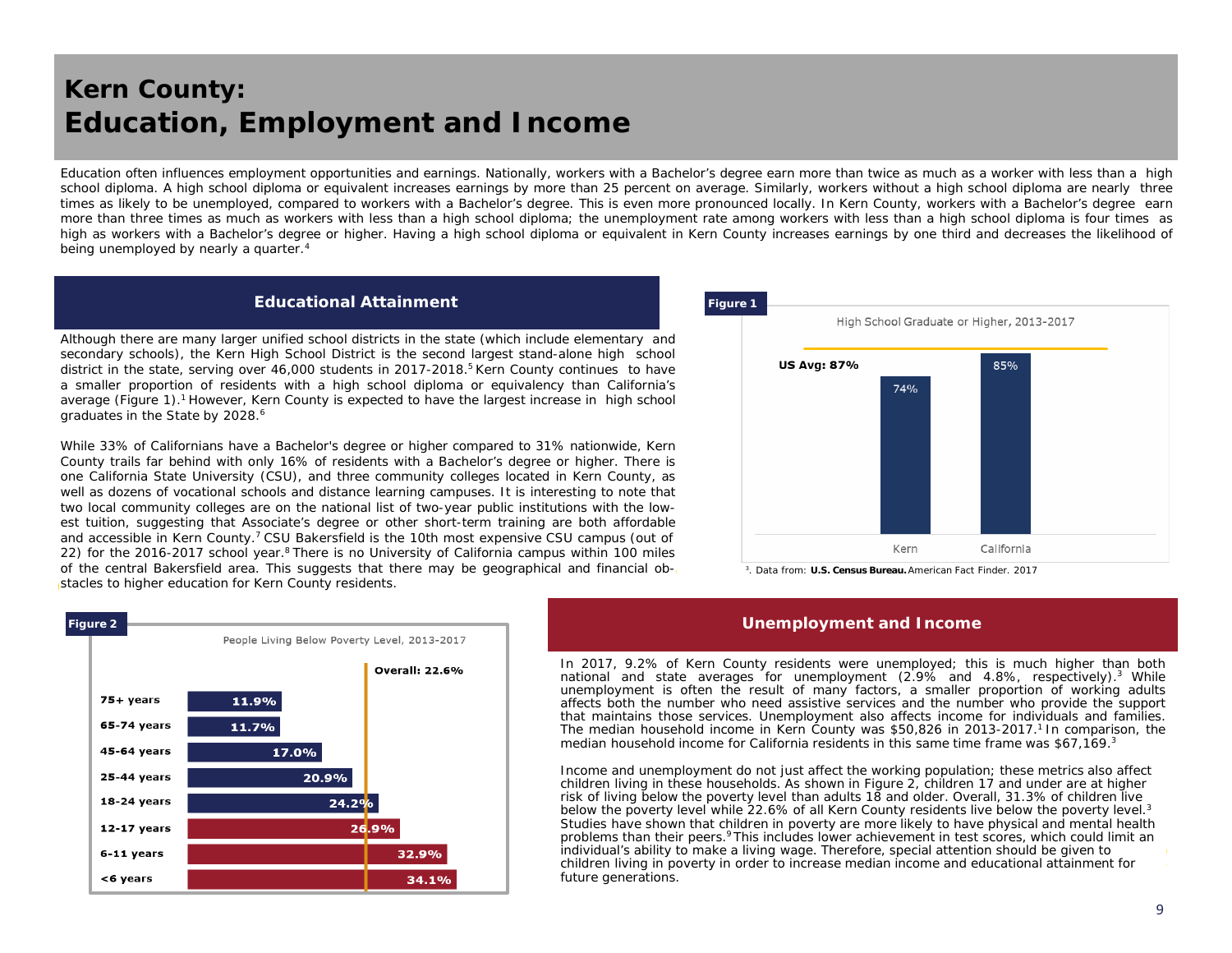### *Kern County:* **Environmental Conditions**

A person's physical environment can influence their health in a number of ways. In countries that lack basic sanitation, food and waterborne illnesses continue to run rampant. In areas where access to healthy foods or safe environments for physical activity may be limited, more residents tend to be overweight and obese. Workers exposed to certain chemicals may be more likely to develop certain diseases. Rural areas may have to drive long distances to seek healthcare and may not receive emergency services in time. Even something that seems as innocuous as clutter can cause some people enough stress to raise blood pressure and set off a cascade of related health issues. In the same respect, environments that foster wellness can improve health. There are numerous factors that affect health and while it is impossible to control every environmental condition, it is possible to make adjustments to improve our health despite environmental barriers.

#### **Air Quality**

Air quality is a health concern that is caused by the unique geography of Kern County. Although air quality affects all individuals living in the Central Valley, exposure can be more harmful for individuals with pre-existing conditions or living in lower-income communities. Air quality was identified as one of the top challenges facing Kern County Communities in the 2018 Community Health Survey. This is not surprising given that the Bakersfield metropolitan area is consistently ranked in the top 5 for US cities with the most unhealthy air quality days.<sup>10</sup>

While Kern County still has a ways to go, and despite the notorious rankings, there has been an overall trend of improving air quality. The progress made in the past decade should be acknowledged (Figures 3 and 4). Systems and policy changes that protect air quality like "no burn" days and promotion of behaviors like carpooling can continue to lower the impact of poor air quality on health.



#### **Climate**

Climate can also have a direct impact on health. Due to the diverse geography of Kern County, from arid high desert to the mountains to the valley, climate also varies. In the metropolitan Bakersfield area, average winter lows are 39 degrees Fahrenheit, and summer highs average 97 degrees Fahrenheit.<sup>11</sup> In the summer, heat exhaustion, heat stroke, and heat-related deaths are of concerns in Kern County (i.e. dehydration can exacerbate underlying conditions). In the winter, attempting to heat the home with alternate sources like a stove can cause carbon monoxide poisoning and placing heaters too close to furniture or fabrics can ignite fires. Kern County is also subject to extremely dense fog, which can increase the chances of motor vehicle accidents. High winds and dust storms in certain parts of the county can aggravate respiratory disorders and contribute to infectious diseases like Valley Fever (*coccidioidomycosis*).<sup>12</sup> Drought conditions throughout the state of California can have an even greater effect on Kern County residents. Drought aversively affects the agricultural industry; lost crops and lower revenue may result in work layoffs, many of whom already earn lower wages, putting more residents at risk of poverty.

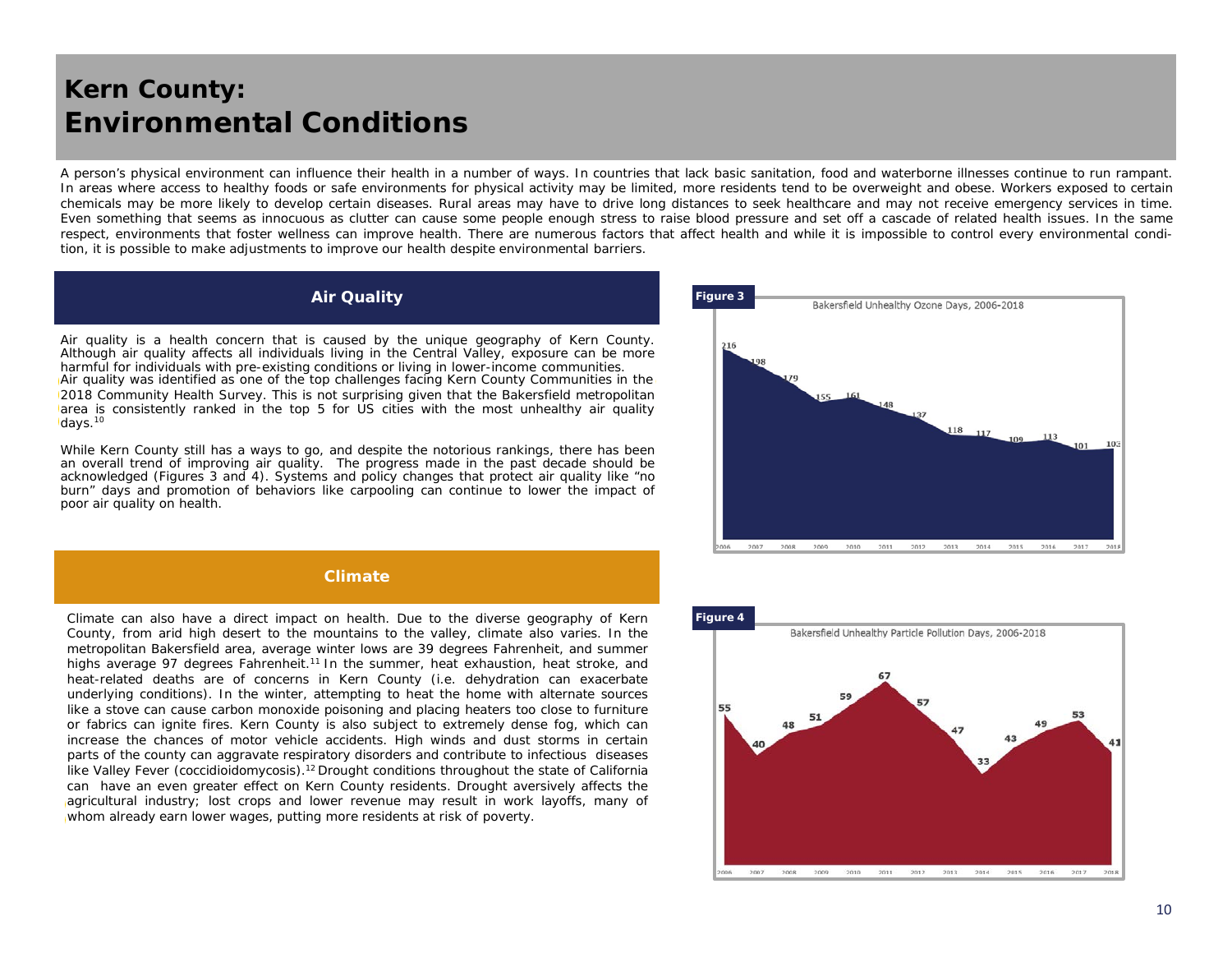## *Kern County: Environmental Conditions* **SPOTLIGHT: Asthma and Valley Fever**

#### **Asthma**

Asthma and other respiratory diseases were identified as one of the top 3 health problems facing communities in the 2018 Community Health Survey.

Poor air quality can aggravate asthma symptoms, and since there is a limit to what any individual can do to avoid air quality, controlling asthma is vital to avoiding emergency situations. While there are very few deaths due to asthma, asthma is a chronic condition that can cause a significant reduction in quality of life. Particularly in young children, asthma causes a number of hospitalizations each year.

In Kern County, 13.3% of children and teens have ever been diagnosed with asthma; this is similar to California (14%).<sup>13</sup> Additionally, age-adjusted hospitalization rates due to pediatric asthma are actually lower than the state (8.5 per 100K and 9.8 per 100K, respectively).<sup>14,15</sup> Interestingly, age-adjusted ER rate due to pediatric asthma in Kern County is much higher than California average and neither met Healthy People 2020 guidelines (Figure 5). 14,15 A high rate of emergency room visits are certainly a concern, but a smaller hospital admission rate may mean that the symptoms can be controlled and managed in the outpatient setting.

Although little can be done about outside air quality, campaigns focused on education and how to improve personal indoor air quality may be helpful in reducing asthma-related issues. This could include: provider education, air quality alert flags, and promotion of control inhalers.



### **Valley Fever**



Coccidioidomycosis, commonly known as valley fever, is a disease of special significance in Kern County. While it is endemic to much of the southwestern United States, nearly half of all reported California cases occur in Kern County residents.

While most people exposed to the fungus that causes valley fever, *Coccidiodes immitis*, have mild or no symptoms, a small proportion develop severe disease which may require life-long treatment and can result in death. 12

Unfortunately, prevention of the disease is difficult because it is hard to predict where and when a person was actually exposed to *C. immitis*. Historically, residents living on the West side of Kern County are at greatest risk for acquiring valley fever (Figure 6), but it is difficult to discern if the individual was exposed in the area of residence, work, or while visiting other areas of the County. Therefore, many prevention efforts are focused on awareness, risk factors, signs and symptoms of the disease, and provider education on treatment, diagnosis, and testing.

To help spread awareness, answer questions about the disease, and provide analytical data, Kern County has developed a website dedicated exclusively to Valley Fever in Kern County (www.KernCountyValleyFever.com). Additionally, the KCPHSD has launched a campaign with our sponsors that involves billboard ads, media coverage, and educational videos about Valley Fever for the public.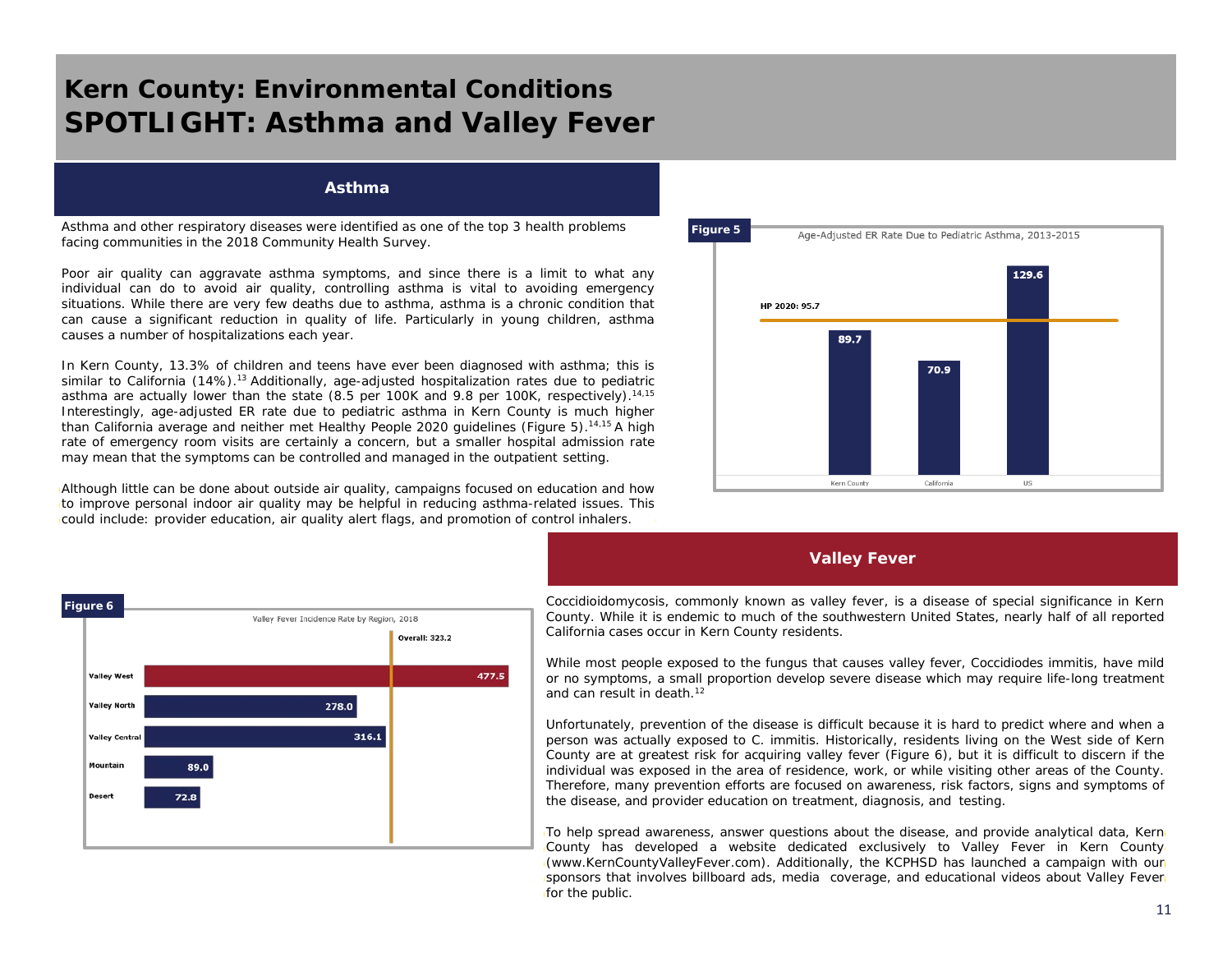## *Kern County:* **Births, Infant Mortality, and Prenatal Care**

Information about births and related factors are vital to understanding maternal and child health as well as planning and assessing healthcare services. The number of births has a substantial impact on population growth or decline. In recent years, Kern County has seen a decline in the number of births while the overall population continues to grow, lowering the birthrate. While the rate of births in Kern County is higher than California as a whole, a similar declining trend has been seen state and nationwide. A decline in births may be the result of many things, including family planning, economic pressures, and normal fluctuation. Important birth indicators include births to teens, early entrance to prenatal care, preterm births, and infant mortality. In general, while Kern County meets the Healthy People 2020 target for most birth indicators, it trails behind the statewide averages.

#### **Preterm Births**

Preterm births are defined as any birth occurring before 37 gestational weeks. All preterm births require additional medical care and some preterm births result in life-long health issues or death. Within the past decade, Kern County has experienced a decrease in pre-term birth rates (Figure 7).<sup>16</sup> However, further reducing the number of preterm births should continue to be a priority. Preterm birth is one of the primary causes of low birth weight and infant mortality for Kern County. Preterm births can also be affected by early induction of labor or cesarean delivery. Unless medically indicated, it is not recommended to schedule these procedures until at least 39 weeks of gestation. Another common cause of preterm birth is multiples (twins, triplets, etc.). While this can be a spontaneous and unpredictable natural occurrence, increased use of fertility treatments likely contribute to the increased number of multiples seen nationwide. Timely and consistent prenatal care can help prolong pregnancy to allow multiples to develop as much as possible before birth and reduce some of the complications related to preterm birth.<sup>17</sup>





#### **Births to Teens**

Childbearing during adolescence increases the likelihood of dropping out of high school, needing public assistance, and living in poverty.<sup>18</sup> While most studies focus on teenage mothers, there are similar effects for teenage fathers who are more likely to drop out of high school and earn less than older fathers. Far fewer resources are available for teen fathers compared to teen mothers. Being born to a teenage mother increases the likelihood of poor health outcomes in the baby, such as preterm birth, low birth weight, or other pregnancy complications. Additionally, having teen parents increases the likelihood a child will grow up in poverty.

In 2014, the teen birth rate reached historic lows nationally.<sup>19</sup> Following this trend, the teen birth rate in Kern County continued to decline; however, the Kern County teen birth rate is still double the rate of births to California teens and above the US average (Figure 8).<sup>16</sup>

While education, access to effective contraception, and pregnancy planning may have reduced teen birth rates in recent years, it is important for Kern County to continue developing methods to decrease teen birth rates to reach the much lower California rate.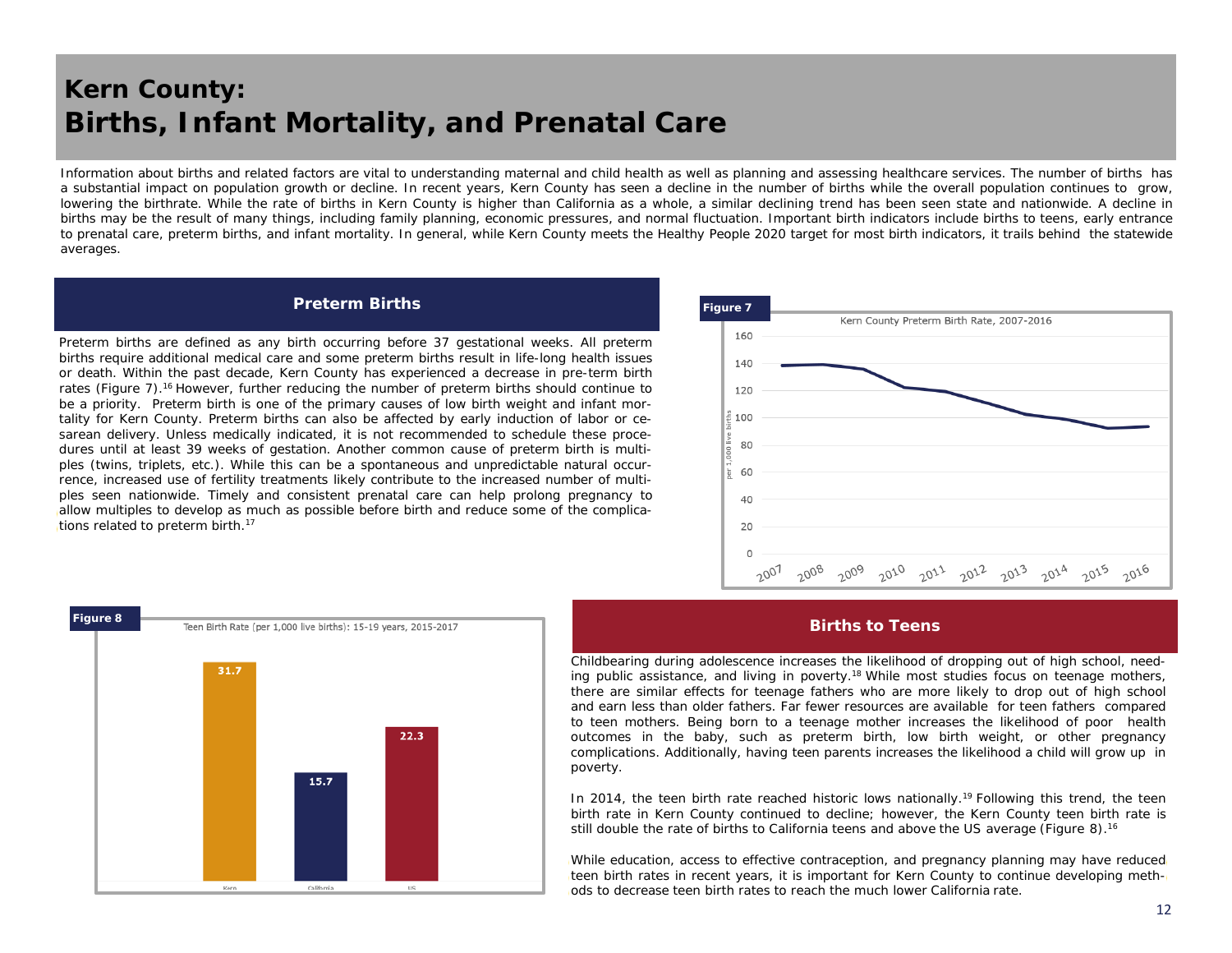## *Kern County:* **Births, Infant Mortality, and Prenatal Care**

#### **Prenatal Care**

Prenatal care is the healthcare a woman receives during her pregnancy to help ensure that the pregnancy and delivery are as safe as possible for mother and baby. Women who receive prenatal care early tend to have fewer pregnancy complications and deliver healthier babies. Prenatal care should be received as soon as possible or at least within the first trimester of pregnancy. Unfortunately, Kern County continues to fall short of the Healthy People 2020 target for timely prenatal care; meanwhile, California consistently exceeds the target (Figure 9).<sup>16</sup> This indicates a need for more emphasis on early prenatal care in Kern County.

Early prenatal care promotes better health for both mother and child, allowing early intervention where needed. Women who receive late or no prenatal care may have other barriers to accessing the healthcare system such as substance use, poverty, age, lack of transportation, or cultural and language barriers. Targeting and eliminating these and other barriers to accessing timely and quality care must be a priority to continue improving maternal and child health. Unplanned pregnancies may also contribute to late entry into prenatal care; if unaware of pregnancy, care cannot be sought. 20

For most women, lack of health insurance should not be a barrier to care. In addition to a multitude of low-cost options, pregnant women usually qualify for presumptive eligibility for Medi -Cal coverage. This enables low-income women to receive prenatal care and pregnancy-related prescription drug coverage on a temporary basis. Presumptive eligibility does not cover labor and delivery so eligibility requirements for basic Medi-Cal must still be met for continued coverage. However, presumptive eligibility allows women to bypass the Medi-Cal waiting period while eligibility is assessed and facilitates entry into early prenatal care.



#### **Infant Mortality**

Infant mortality is defined as any death in a person less than one year of age. In 2017, Kern County did not met the Healthy People 2020 target for infant mortality, and fell far short of the statewide average (Figure 10).<sup>16</sup>

In 2017, there were 80 deaths of Kern County children under the age of one year. A vast majority of infant deaths in 2017 were due to medical conditions present at birth, while some were due to unforeseeable incidents. Clearly, some infant deaths are unavoidable; however, some are preventable and others might be circumvented with risk reduction measures. Nearly one third of infant deaths (31.3 percent) were related in some way to preterm birth. As such, reducing the rate of preterm birth alone could have a substantial impact on infant mortality. Each infant death, regardless of cause, is a tragedy and can have severe repercussions on the family. Any reduction in infant mortality is an achievement.

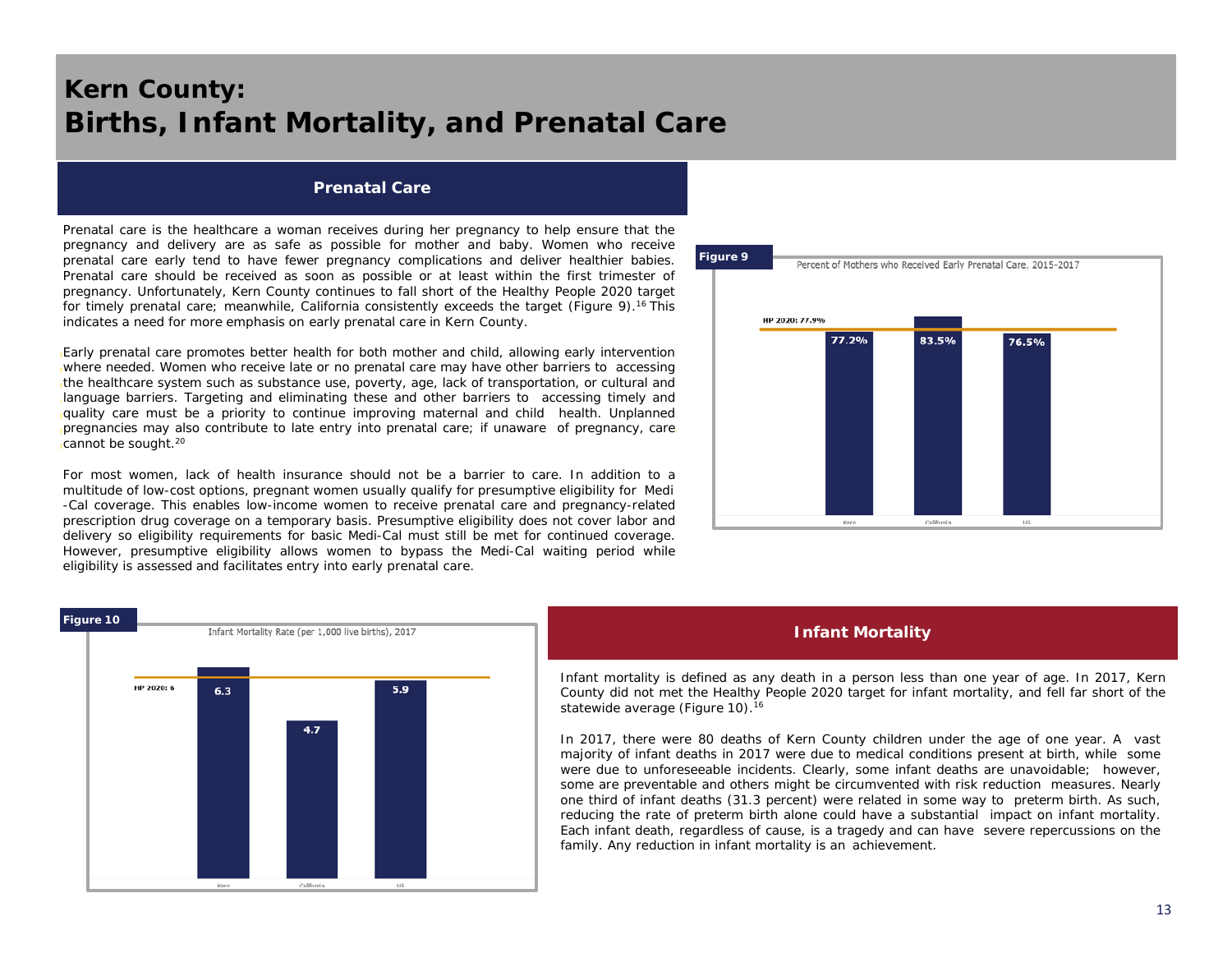### *Priority 1:*

### **Sexually Transmitted Disease Awareness and Prevention**

Sexually Transmitted Diseases (STDs) continue to be the most commonly reported diseases in Kern County. While STIs can infect people of any age, the greatest concern is among those of childbearing age. STDs can affect fertility in both men and women, and can also be passed to newborns during childbirth. While many STDs, including the most common, are curable with antibiotics, medication cannot reverse damage that has already been caused by infection. Scar tissue, infertility, or a host of neurologic symptoms are just some complications that can be caused by chlamydia, gonorrhea, and syphilis. Additionally, if partners are not also treated, reinfection can occur, which increases the risk of complications.

### 

#### **What are STDs?**

STDs are very common. They are infections that are passed from one person to another through **Sexual activity. STDs do not always cause** symptoms or may only cause mild symptoms, so  $\frac{1}{2}$  it is possible to have an infection and not know.

### 72222222222222222222222222222222

### **Chlamydia**

Chlamydia is the most commonly reported disease in California and is at the highest level since reporting began in 1990 with a 10% increase in cases from 2016. The highest rates were among young women, who are at risk for serious reproductive health outcomes like pelvic inflammatory disease and infertility. There continues to be disproportionally higher rates among African American adolescents and young adult women. The rates of chlamydia infection in Kern County far exceeds that of the state and the United States (Figure 11). Kern County has been one of the worst counties for chlamydia since 2000, and is currently ranked as 4th out of 58 counties in California, with a rate of 763.1 cases per 100,000 people or 6,859 cases of chlamydia. $^{21}$ 





#### **Gonorrhea**

Gonorrhea cases have continued to increase across all regions of the state with a 17% overall increase in cases when compared with 2016. The rate of gonorrhea among women aged 15 to 44 years in Kern County is much higher than the state average (Figure 12). The rate of gonorrhea among men aged 15 to 44 years far exceeds the Healthy People 2020 target, as well as the California average. Rates were highest for both genders in California and for both genders aged 30 years or younger. It should be noted, that gonorrhea is more common in men throughout California, which differs from the national categorization. Kern County ranked 6th out of 58 counties for total gonorrhea rates. Like chlamydia, rates of gonorrhea have continued to increase in Kern County, and racial disparities persist as well. Kern county had over 2,260 cases of gonorrhea in 2017 with a rate of 251.6 per 100,000 people. 21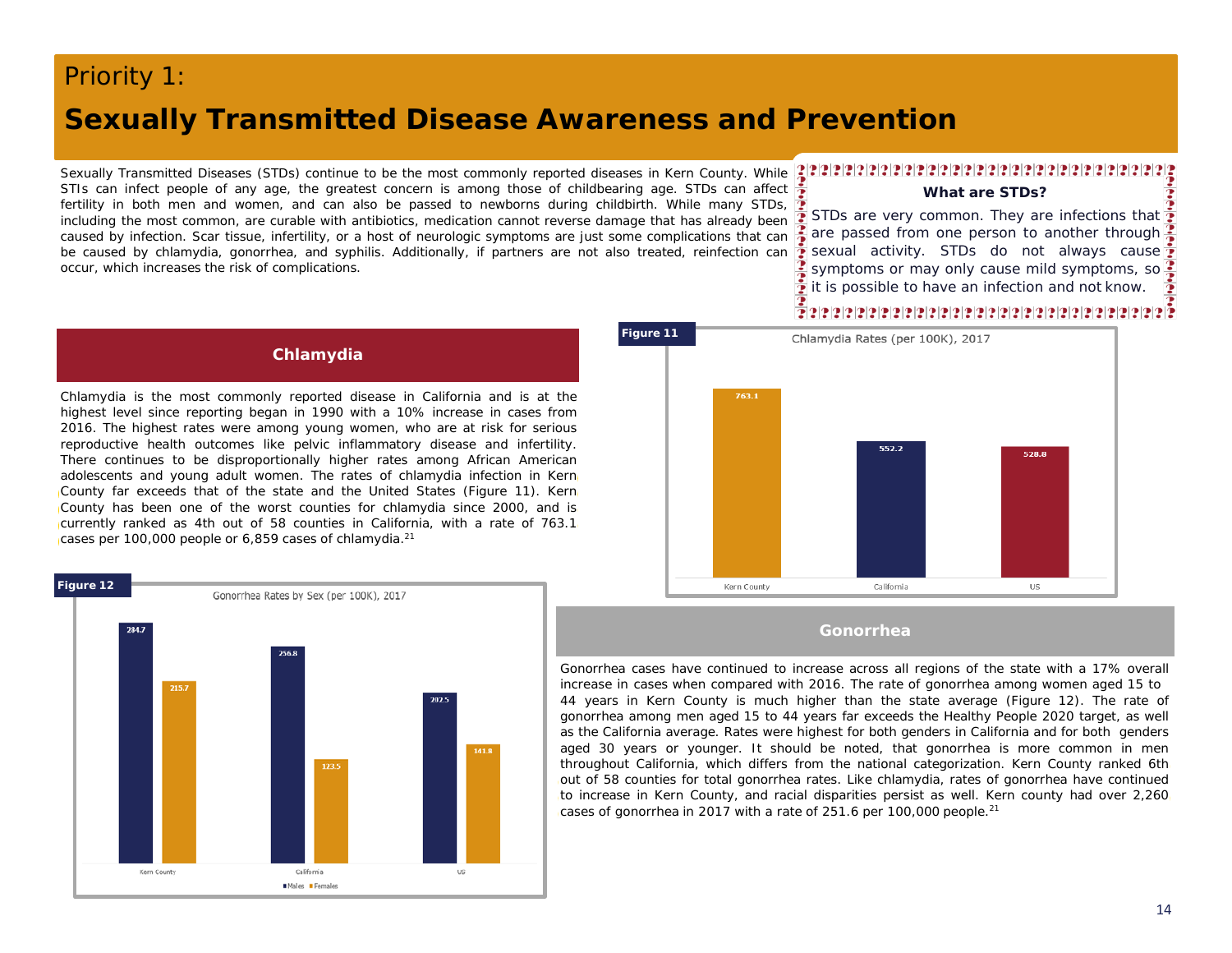### *Priority 1:*

## **Sexually Transmitted Disease Awareness and Prevention**

### **Syphilis**

Syphilis is an infection that begins with symptoms, but the symptoms resolve even without treatment. Many persons are diagnosed with syphilis after their symptoms have subsided, so it is difficult to know if the infection occurred one or thirty years ago. While syphilis infections in all stages have more than doubled in the past two decades (Figure 13), it is the increase in early syphilis that provides evidence of ongoing transmission. The rates of early syphilis (primary, secondary and early nonprimary, non-secondary) have continued to increase across all regions of California with a 22% overall increase from 2016 when compared to 2017.<sup>22</sup> In Kern County, the rates increased 15% during that same one-year period.

The increase in syphilis cases is especially concerning the number of cases among females of reproductive age (15—44 years) continues to rise, after more than a decade of relatively low rates. Rates of early syphilis in Kern County females more than tripled between 2013 and 2017.

Additionally, many syphilis cases are not diagnosed until years after infection. Latent cases are no longer symptomatic themselves and may not present with any additional symptoms until decades later, but cases in the late stage of syphilis may suffer from paralysis, numbness, blindness, dementia, and death.<sup>23</sup> While there are far more cases of chlamydia and gonorrhea than syphilis, the sharp and continual increase in syphilis cases is of great concern.





**Congenital Syphilis**

Congenital syphilis is syphilis passed from a pregnant women to her baby. Up to 40% of babies affected with congenital syphilis will die from their infection.

The number of infants born with congenital syphilis increased for the fifth consecutive year in 2017 and increased by 33% compared 2016 cases for California.<sup>22</sup> In 2017 across the state, there were 283 congenital syphilis cases including 30 stillbirths in 2017.<sup>22</sup> The burden of congenital syphilis cases has not been seen at this level since 1995-1996. Kern County has continued to have increased cases and rates of congenital syphilis. In 2017, there were 33 congenital syphilis cases reported in Kern County which is a 725% increase over the 4 cases reported in 2013 (Figure 14).<sup>21</sup> In 2017, Kern County had a congenital syphilis rate of 240.3 cases per 1,000 live births compared to the state rate of 58.2. In 2017, Kern County was ranked 2nd worst out of all 58 counties for congenital syphilis in 2017.

Congenital syphilis is preventable, and through multiple efforts our county is diligently working to reduce the number of cases.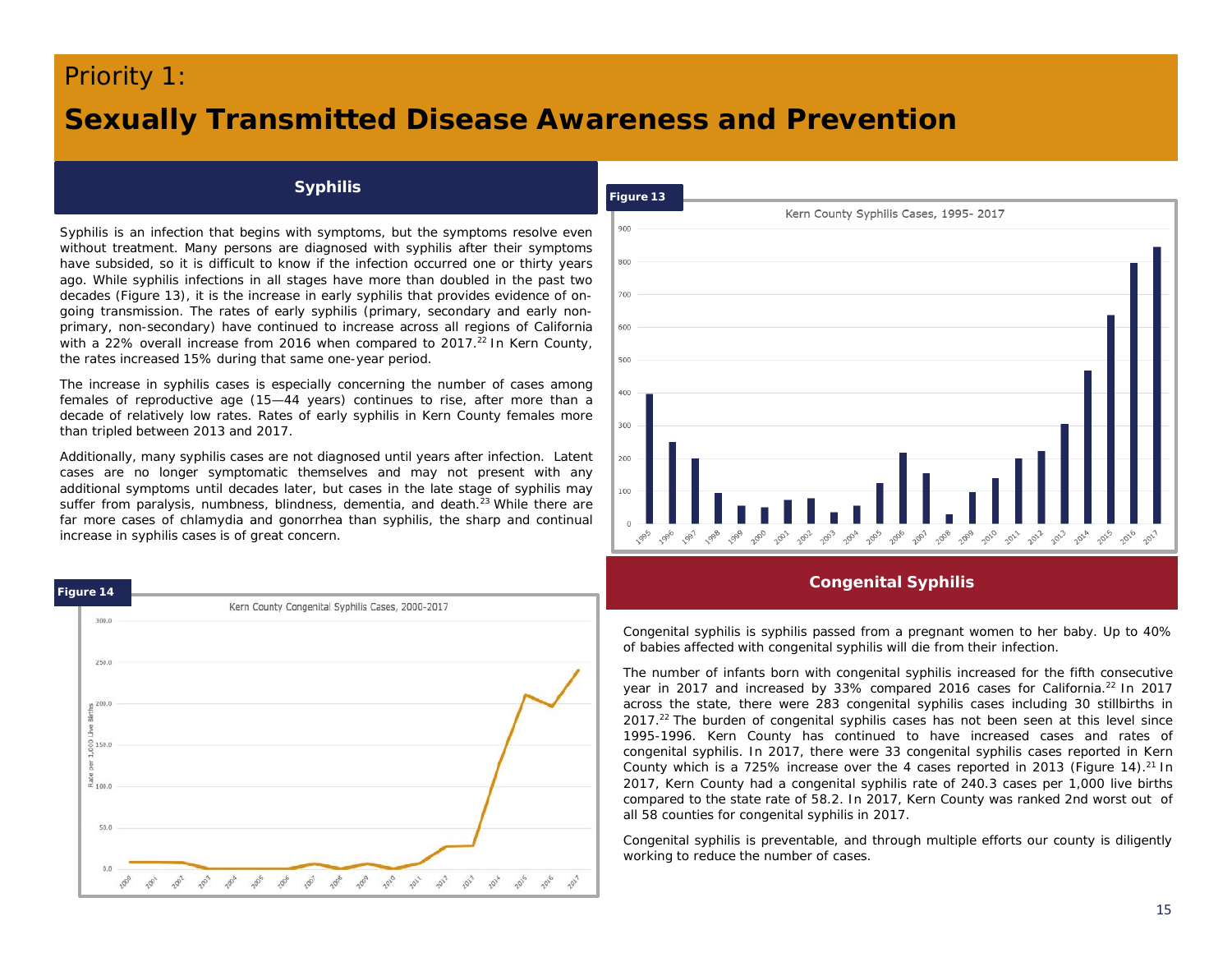### *Priority 1:*

### **Sexually Transmitted Disease Awareness and Prevention**

### **HIV/AIDS**

While HIV/AIDS is by definition a sexually transmitted disease, it is often placed in its own category. Special safeguarding of HIV/AIDS information is the result of historically poor treatment of HIV/AIDS patients and stigma associated with the infection. Additional measures in case counting and disease management are also afforded HIV/ AIDS cases. Whereas most diseases are investigated by individual counties with little interjurisdictional communication, great care is taken to follow up with HIV/AIDS patients who move to another county.

While there are more than 135,000 current HIV/AIDS cases in California, fewer than 2 percent of those cases were reported in Kern County. In 2017, there were 152 newly diagnosed HIV infections cases in Kern County.<sup>24</sup> This was the highest number of cases reported in Kern County in a single calendar year, even surpassing the epidemic years in the early 1990s. As advancements in treatment have become more available and prolonging life, the prevalence of HIV/AIDS continues to increase while the incidence remains relatively stable. In 2017, Kern County exceeded the Healthy People 2020 HIV mortality rate goal of less than 3.3 deaths per 100,000 people with 3.0 deaths per 100,000 people for the county (Figure 15). The state did not meet this goal with 4.7 deaths per 100,000 population.



#### **Table 4**

| <b>Service Category</b>                        | <b>Needs</b><br>service | <b>Needs</b><br>met |
|------------------------------------------------|-------------------------|---------------------|
| <b>Outpatient healthcare</b>                   | 71%                     | 86%                 |
| Dental care                                    | 56%                     | 78%                 |
| Food Services, vouchers, nutrition education   | 44%                     | 83%                 |
| <b>Housing services</b>                        | 36%                     | 84%                 |
| Medication payment assistance                  | 32%                     | 61%                 |
| Mental health services                         | 29%                     | 86%                 |
| Substance use services                         | 20%                     | 79%                 |
| Home health care/ professional support in home | 16%                     | 75%                 |
| Hospice                                        | 6%                      | 33%                 |
| Alternative healthcare                         | 5%                      | 40%                 |

In a 2011 assessment of the needs of HIV/AIDS cases, of the most commonly needed services, a high proportion of those clients had their needs met. <sup>25</sup> For example, 71 percent of patients reported needing outpatient healthcare, and of those, 86 percent indicated that their needs were met (Table 4). Unfortunately, services that were not often as needed were less likely to be provided, meaning clients who needed those services were less likely to have their needs met. For example, only 6 percent of patients reported needing hospice care; of those, only one third actually received the service. While it is commendable that the vast majority of service needs are being met, and since this assessment was performed, a great deal of outreach has been implemented, it is important to continue to provide support for the less common needs of some of our most vulnerable patients as well.

The most commonly reported risk factor among Kern County HIV/AIDS patients is sexual contact with an infected partner, followed by injection drug use. Consistent and correct barrier use can reduce the risk of all sexually transmitted infections.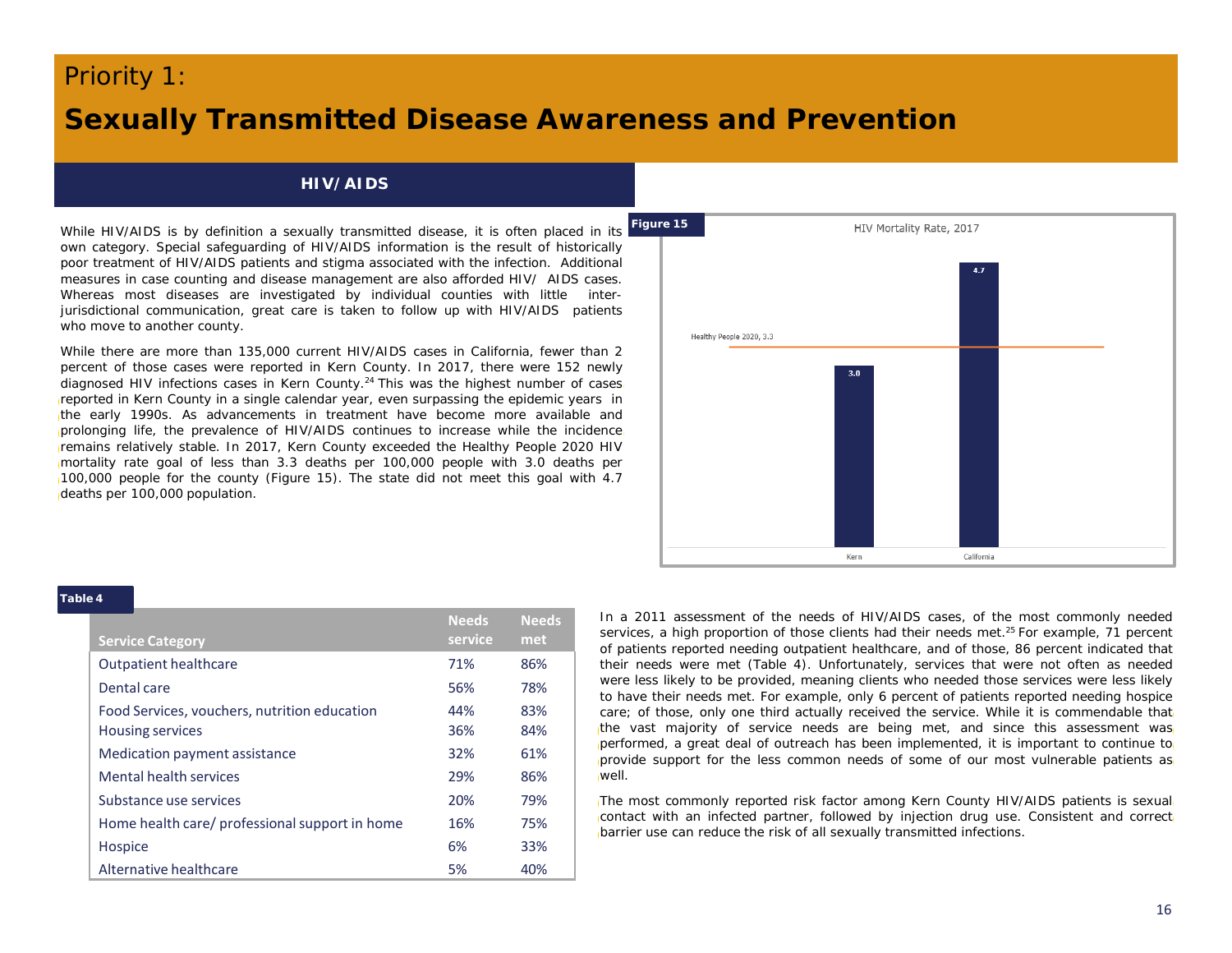## *Priority 1: Sexually Transmitted Diseases Awareness and Prevention* **Goals and Strategies to Address Sexually Transmitted Diseases**

### **Goals**

- 1. Decrease the rate of **Chlamydia** infections in Kern County from 763.1 per 100K to 686.79 per 100K by 2022.
- 2. Decrease the rate of **Gonorrhea** infections in Kern County from 251.6 per 100K to 226.44 per 100k by 2022.
- 3. Decrease the rate of **Early Syphilis** infections in Kern County from 48.5 per 100K to 43.7 per 100K by 2022.
- 4. Decrease the rate of **Congenital Syphilis** infections in Kern County from 240.3 per 100K to 216.3 per 100K by 2022.
- 5. Continue to decrease the mortality rate of **HIV** infected people in Kern County from 3.0 deaths per 100K to 2.7 deaths per 100K by 2022, exceeding Health People 2020 goals.
- 6. Decrease the number of newly diagnosed **HIV** infections in Kern County from 152 cases per year to 137 cases or less in the year 2022.

### **Strategies**

- *1. California Healthy Youth Act* is statewide legislation requiring school districts to ensure students receive comprehensive sexual health education and HIV prevention education. Included in the education are skills necessary to protect sexual and reproductive health from HIV and other STDs. School districts throughout Kern County are making arrangements to comply with this law.
- *2. Condom Access Project:* Enables Kern County residents between the ages of 12 and 19 years to request a specified number of free condoms discretely through the mail.
- *3. Family Life Education*, a program run by Clinical Sierra Vista, targets eighth grade students and focuses on sexual health. The program addresses sexual activity in teenagers and provides guidance on setting limits and being assertive in relationships. It also educates teens about health laws related to minors.
- *4. Family Pact*, Family PACT is California's innovative approach to provide comprehensive family planning services to eligible low income (under 200% federal poverty level) residents The purpose of family planning is to provide people a means by which they can decide for themselves the number, timing, and spacing of their children. More information can be obtained at: <https://familypact.org/>
- *5. Know Your Risk Campaign:* Kern County Public Health Services Department's STD campaign, bring awareness of the high rates of STD in the County. Partnering with community stakeholders to reach every sexually active teen and adult in the County. Strategically placed billboards throughout the County and in outlying areas, encouraging people to seek testing and treatment.
- *6. PrEP:* Offers pre-exposure prophylaxis (PrEP) for persons at continuing high risk of HIV infection through PrEP navigators and clinic staff. This is a way for people that are HIV negative, but at substantial risk to contracting the disease, to prevent HIV infection by taking preventative medication.
- *7. Rapid HIV Testing:* Provides free, on-site rapid testing with a simple oral swab in 20 minutes. Persons who are preliminary positive are then referred for additional testing.
- *8. Congenital Syphilis:* Conducts enhanced surveillance of congenital syphilis, w hich includes public health nurse follow up of all pregnant women through delivery and infant's negative syphilis test, monthly morbidity and mortality review of all congenital syphilis cases, and provider outreach and education.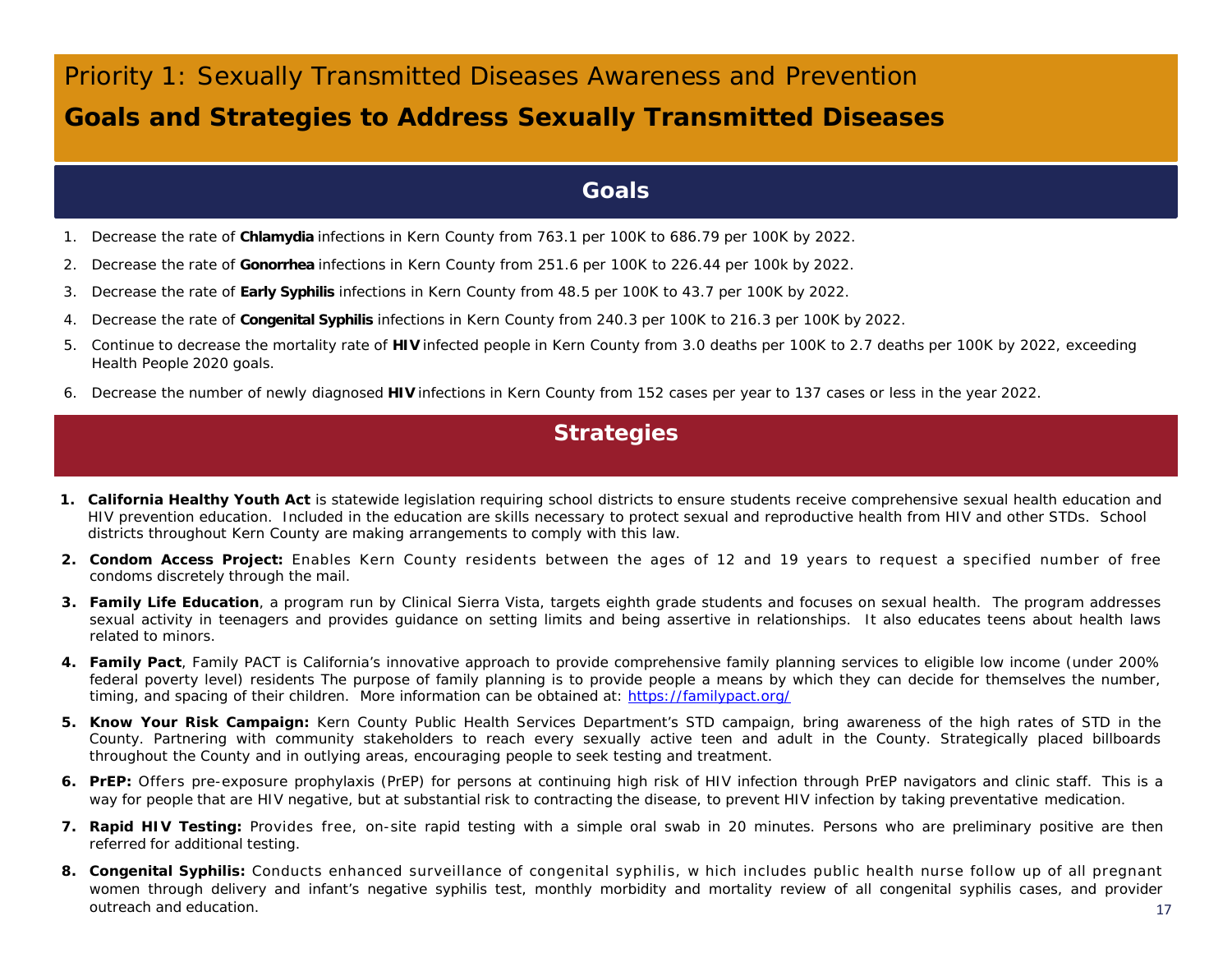### *Priority 2:*

**17 Figure 17**

### **Chronic Disease Prevention and Healthy Living Promotion**

Preventing and managing chronic disease is a major focus area for Kern County. In 2018, over half (55%) of all deaths were attributed to chronic disease, such as coronary heart disease, cancer, chronic lower respiratory disease, diabetes, chronic liver disease, and Alzheimer's. Obesity, mental health, and asthma were also identified as some of the top health problems facing our communities in the 2018 Community Health Survey.<sup>26</sup>

The underlying causes of chronic diseases are complex. Factors range from unmodifiable genetic predisposition to effects of the built environment (e.g. sidewalks and parks to encourage physical activity or availability of healthy foods at local markets) to individual behavior and choices. Thus, a multifaceted approach is necessary for the promotion of healthy living and prevention of chronic disease.

#### **Coronary Heart Disease**

Coronary heart disease kills over 1,000 Kern County residents and is responsible for over 4,000 hospitalizations yearly. For decades, heart disease was the leading cause of death in Kern County. Great strides have been taken to reduce heart disease in Kern County, reflected by a continuing decrease in the age-adjusted heart disease mortality rate.<sup>26</sup>

While Kern County failed to meet the Healthy People 2020 target in 2018, California as a whole did.<sup>15</sup> However, unlike many counties throughout California and the US, Kern County has seen dramatic decreases in age-adjusted mortality rates for heart disease (Figure 16). Indeed, the age-adjusted mortality rate for heart disease among Kern County residents has been cut in half since 1998, thanks to local, regional, and national efforts. It is important not to lose sight of the progress that has been made and to continue the trend of reducing heart disease mortality in Kern County.



#### **What are Chronic Diseases?**

Chronic diseases are defined as a condition that last 1 year or more and require ongoing medical attention. In the US, chronic diseases such as heart disease, cancer, obesity, and diabetes are leading causes of death and disability.

### 



#### **Cancer**



Cancer is characterized by abnormal cell growth that can invade other tissues and spread to other parts of the body through the blood and lymph systems. Cancer is not a single disease, but a general term used to describe a collection of diseases each with its own clinical presentation, survival rate, and risk factors.<sup>27</sup>

Since 2008, cancer has been the most common cause of death in Kern County residents, outnumbering heart disease. The most common types of cancer mortality in Kern County residents are lung and bronchus, female breast, prostate, and colon and rectum. In 2018, the age-adjusted mortality rate for cancer in Kern County met the Healthy People 2020 target, but was still higher than California as a whole (Figure 17). While the overall Healthy People 2020 target for cancer was met, it is important to remember that cancer is still the most common cause of death in Kern County and it remains important to take steps to reduce cancer incidence. 26

Like many chronic diseases, cancer risk can be reduced by making healthy choices, such as eating well, increasing physical activity, and reducing exposure to tobacco smoke and excessive sun exposure.28

18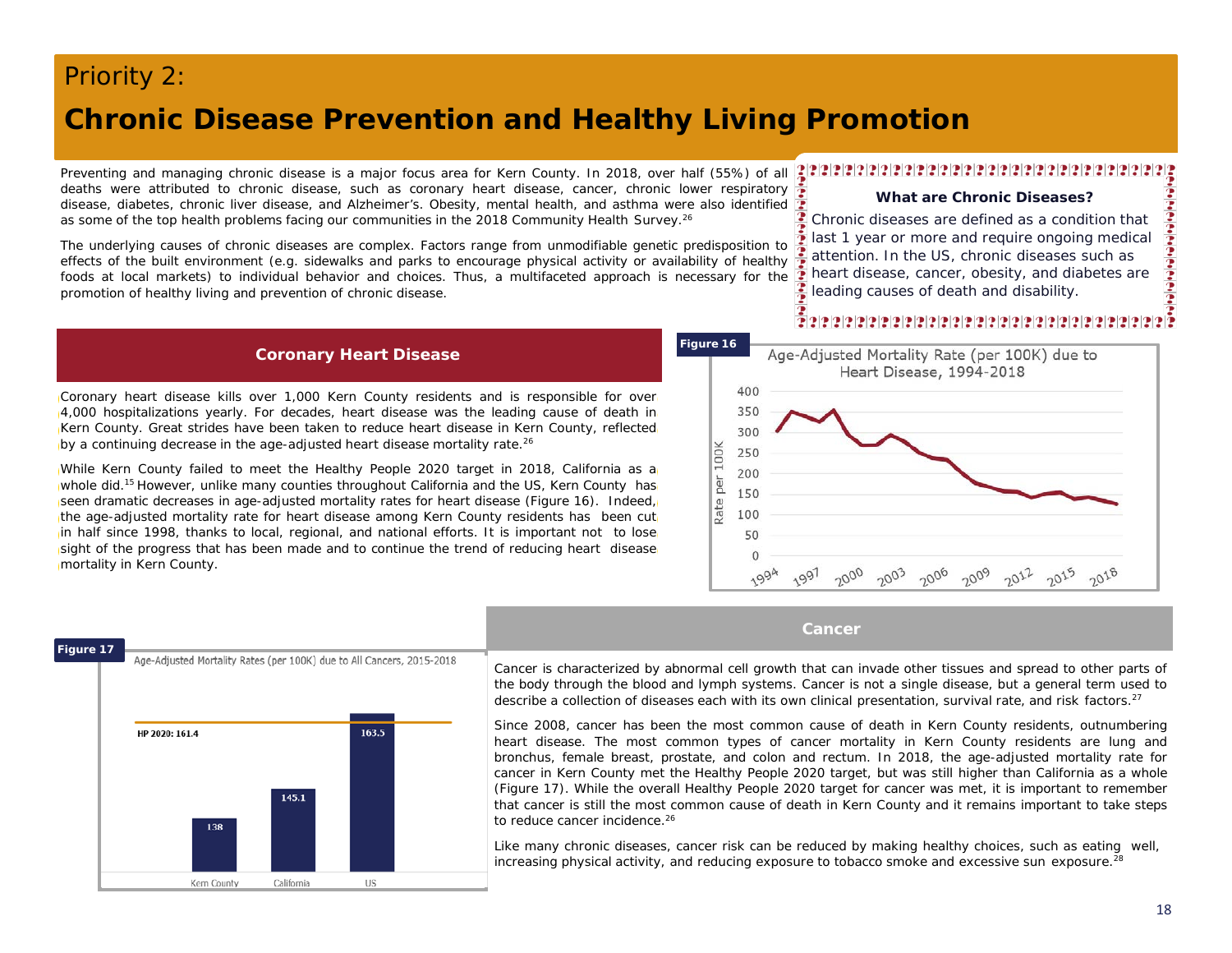### *Priority 2:*

### **Chronic Disease Prevention and Healthy Living Promotion**

#### **Obesity**

Obesity is a complex disorder defined by an excessive amount of body fat. Although obesity may not be listed as a cause of death or reason for a hospital visit, this condition puts individuals at higher risk for stroke, heart disease, high blood pressure, diabetes, some cancers, and sleep disorders. Therefore, reducing obesity in a population is likely to have far reaching impacts. 27

While California as a whole meets the national objectives for reducing obesity in the population, Kern County continues to have a higher proportion of obese residents than the rest of the State and does not meet the Healthy People 2020 target (Figure 18).<sup>13</sup>

In the 2018 Community Health Survey, 41.5% of respondents said that "being overweight/ obese" was one of the top 3 barriers to healthy living. Additionally, 44.5% and 39.5% responded that AQI and unsafe neighborhoods, respectively, were top challenges facing their community. Although these might not seem directly related to obesity, they are factors that affect physical activity levels in communities.

Obesity is on the rise throughout the country; unlike communicable disease where interrupting transmission can show an immediate reduction in the spread of diseases, changes to chronic disease are not so easily measured. Reversing a chronic condition often takes a long-term commitment to making healthy choices and sustaining a healthy lifestyle. There is no single solution to this issue and will require collaborative efforts between policy makers, state and local organizations, community leaders, schools, healthcare professionals, and individuals to make a difference in communities here in Kern County and beyond.<sup>29</sup>





**Diabetes**

Diabetes is a group of diseases characterized by defects in insulin production or action in the body. This results in high levels of blood sugar, or blood glucose. Unmanaged diabetes can have severe complications, such as blindness, nerve damage, kidney failure, stroke, coma, and death. According to the CDC, more than 25 million people live with this disease and contributes to about \$116 billion in healthcare costs. 30

Diabetes kills nearly 300 Kern County residents; this is a 69% increase in age-adjusted mortality rate since 1994. Although diabetes is the 6th leading cause of death in Kern County, the mortality rate is 73% higher than the California average, ranking it the worst in the state for diabetes deaths (Figure 19).<sup>26</sup>

Additionally, in a 2016-2017 survey, 13.5% of all adults in Kern County reported ever being diagnosed with diabetes and approximately 38% of those individuals reported that they feel "somewhat confident" or "not at all confident" in managing the disease. <sup>13</sup> Clearly, increasing awareness for diabetes, promoting healthy living, and ensuring access to care are necessary for preventing morbidity and mortality caused by this disease.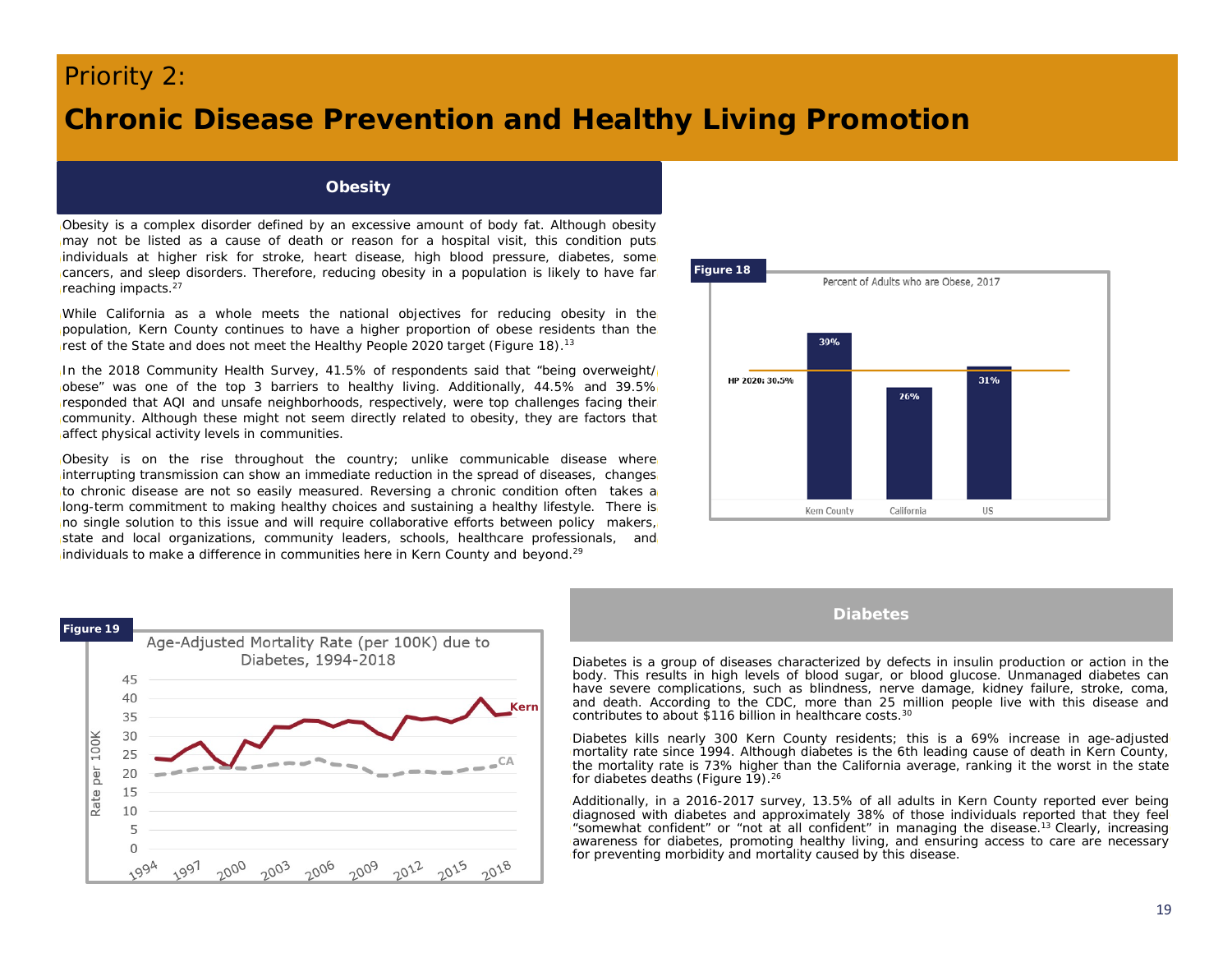## *Priority 2: Chronic Disease Prevention and Healthy Living Promotion* **Goals and Strategies to Address Chronic Diseases**

### **Goals**

- 1. Decrease age-adjusted mortality rate due to **heart disease** from 126.1 per 100K to 113.5 per 100K by 2022.
- 2. Decrease age-adjusted mortality rate due to **cancer** from 138 per 100K to 124.2 per 100K by 2022.
- 3. Decrease age-adjusted mortality rate due to **diabetes** from 36.0 per 100K to 32.4 per 100K by 2022.
- 4. Decrease the percent of adults over 20 who report **no leisure-time physical activity** in the last month from 23% to 20% by2022.
- 5. Increase the percent of children who **participate in vigorous physical activity** at least 3 days per week from 83% to 91.3% by 2022.
- 6. Decrease the percent of children and teens who **spend 5+ hours on sedentary activities** from 32.4% to 29% by 2022.
- 7. Increase the percent of children and teens who **did not consume soda within the last day** from 61.2% to 67.3% by 2022.

### **Strategies**

- 1. *#KnowYourNumbers Initiative*: Program encouraging residents to know simple health-related indicators (body mass index, blood glucose, cholesterol) by providing health screenings, nutrition classes, and physical activity classes over multiple weeks to establish habits that continue after completion of the program.
- *2. Certified Healthy Program*: Program identifying local food establishments meeting specified nutrition standards to empow er residents to choose healthy foods when eating out. Nutrition guidelines emphasize low sodium content, low calorie count, low saturated fat, vegetarian options, and fresh produce options.
- *3. Nutrition Education and Obesity Prevention (NEOP) Program:* A federally-funded program designed to increase healthy eating and physical activity among the SNAP-Ed eligible population.
- *4. Supplemental Nutrition Assistance Program Education (SNAP-Ed):* Lead by the Department of Human Services, this program provides educational services to help eligible families make healthier food choices with a limited budget and choose physically active lifestyles.
- *5. Kern County Superintendent of Schools (KCSOS) Wellness Policy:* Provides guidance for local schools to promote healthy eating and active living. School breakfast and lunch items meet all USDA and state nutritional requirements to reduce the sugar intake of children. KCSOS also provides nutrition education for parents, students, and teachers.
- 6. Bakersfield Police Activities League and the Kern County Sheriff's Activity League: Offer free after-school programs for youth which include organized sports. These groups are particularly active in low income and undeserved communities.
- *7. Dignity Health Hospitals:* Offer yoga and Zumba classes that are free and open to the public. One of the benefits of indoor activities is that climate and outdoor air quality do not limit participation.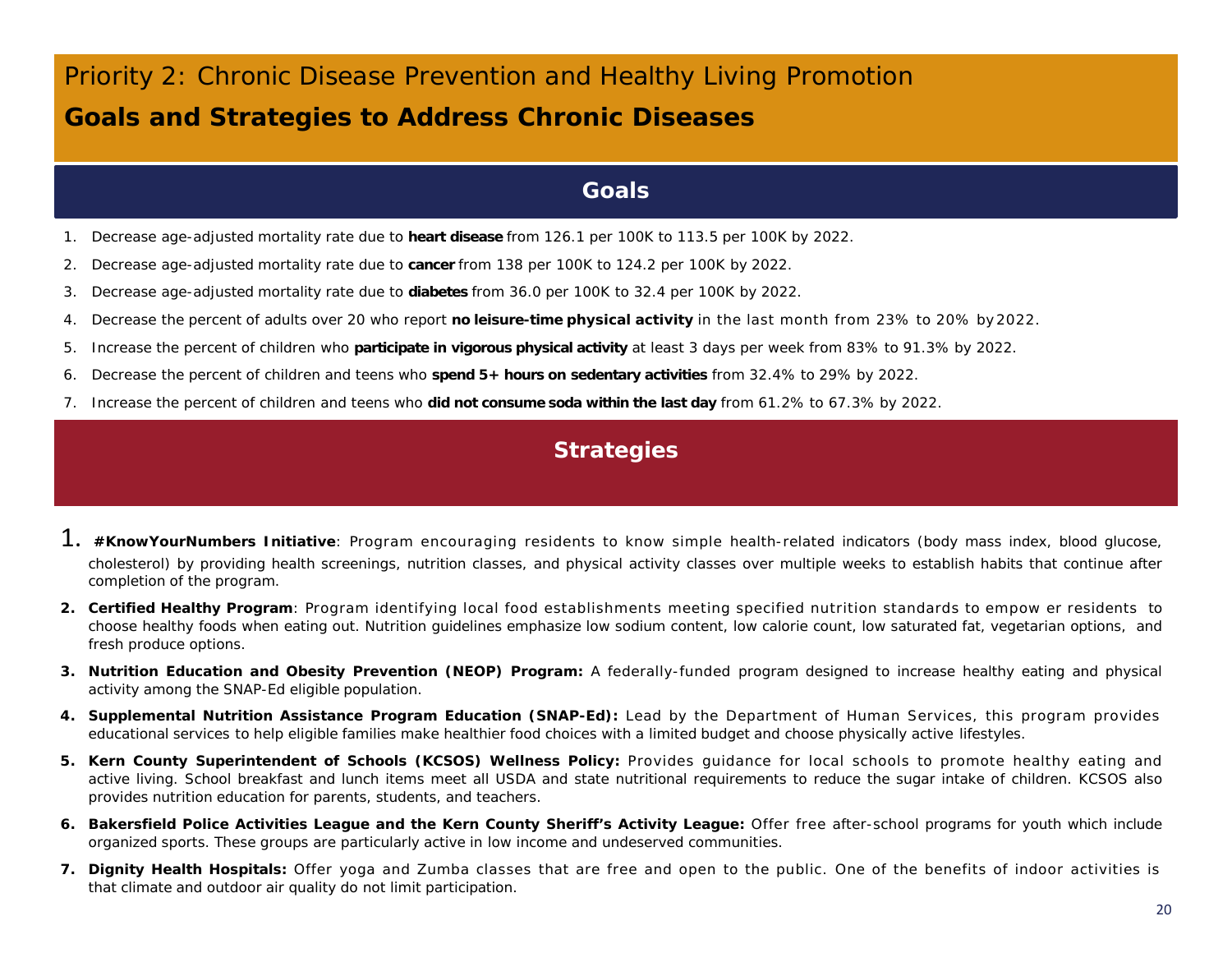## *Priority 2: Chronic Disease Prevention and Healthy Living Promotion* **SPOTLIGHT: Food Insecurity, Childhood Poverty, and Chronic Diseases**

The United States Department of Agriculture (USDA) defines food insecurity as, "a [consistent] lack of available financial resources for food at the level of the household."31 This may be a long term issue or temporary and is influenced by factors such as: income, neighborhood conditions, transportation options, employment, race/ethnicity, and disability.

Research on adults and children in food insecure households indicate adverse health effects, including higher risk for hypertension, coronary heart disease, stroke, cancer, asthma, diabetes, chronic obstructive pulmonary disease, emotional distress, obesity, and behavioral problems. In short, food insecurity can play a role in the development of chronic diseases. $32$ 

According to Feeding America in 2016, 118,410 (13.6%) of Kern County Residents were considered as food insecure.<sup>33</sup> Interestingly, the rate of food insecurity for children was much higher than the average rate of all Kern County residents; this study indicated that 25% of all children in Kern County were food insecure.<sup>33</sup> This is higher than both California and US averages for food insecure children (Figure 20).

This is concerning, given that health effects of food insecurity and malnutrition can persist beyond childhood into adulthood. Therefore, public health interventions aimed at mitigating food insecurity should have a special consideration for children in low income or food insecure households.



### **Goals and Strategies to Address Food Insecurity**

- 1. Decrease the proportion of Kern County residents who are food insecure from 13.6% to 12.2 % (10% improvement) by 2022.
- 2. Decrease the proportion of children who are food insecure from 25% to 22.5% (10% improvement) by 2022.
- 3. Increase the percent of adults who are able to find fresh fruits and vegetables in their neighborhood from 68% to 74.8% by 2022.

#### **Goals: Strategies: Strategies: Strategies:**

- *1. Waste Hunger Not Food*: Program rescues surplus, edible food from restaurants, schools, and markets that might otherwise have been thrown in the garbage. Food is transported safely via refrigerated truck to distribution sites daily and is given to those in need.
- *2. Cal Fresh:* Federally-funded program from the Department of Human Services provides assistance in buying healthy foods.
- *3. Community Action Partnership of Kern (CAPK) Food Bank:* Program provides millions of pounds of food annually to hungry families as well as churches, charities, community centers, homeless shelters, and other social service agencies.
- *4. National School Lunch Program and School Breakfast Program:* Program provides free and reduced-price meals to more than 70% of the county's students.
- *5. Nutrition Education and Obesity Prevention (NEOP):* Federally-funded program that includes a component that includes renovating retail locations, like corner store markets, to carry more fresh produce to increase access to healthy foods in areas where grocery stores may be far away.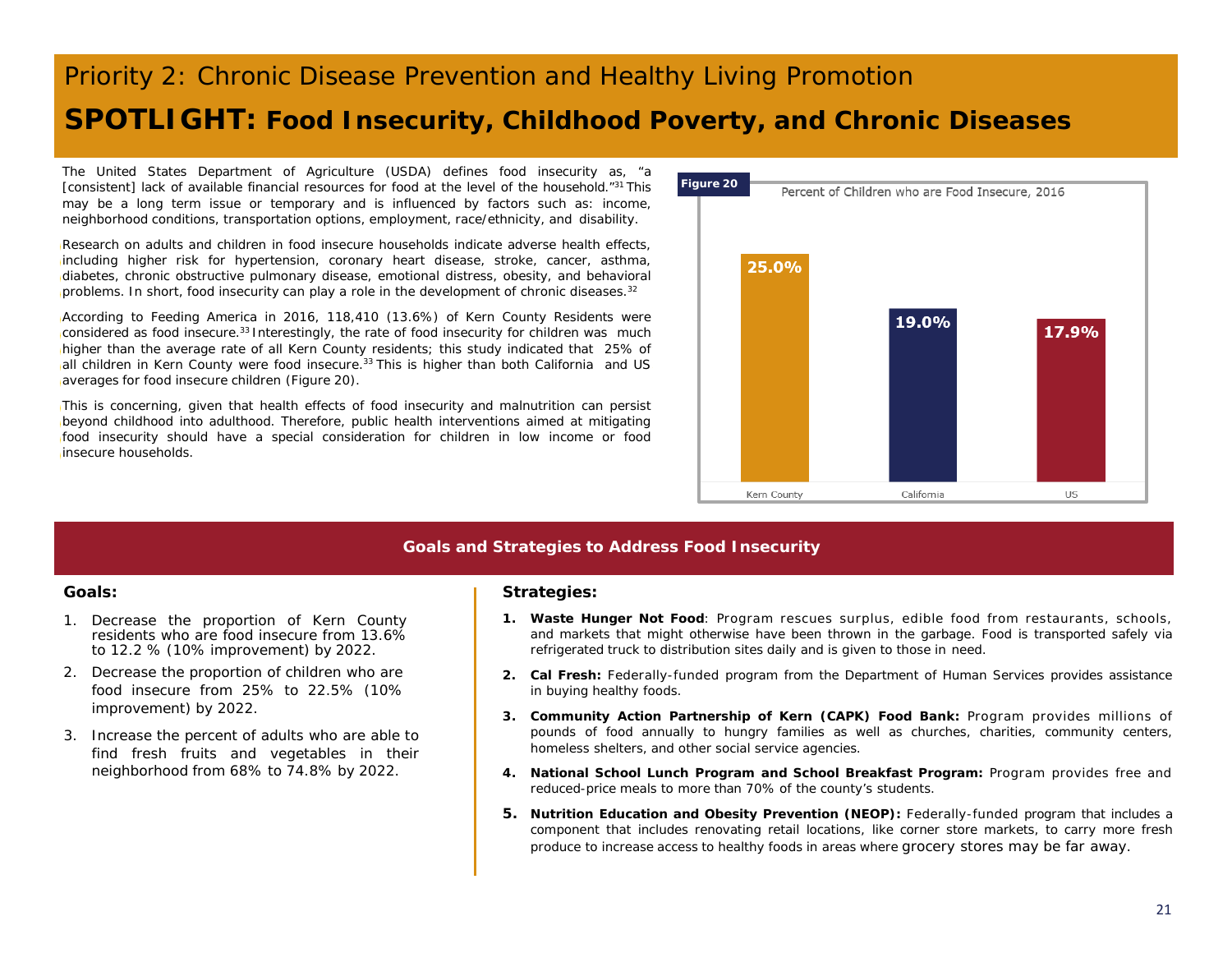## *Priority 3:* **Access to Healthcare**

Access to healthcare is vital to a person's health. At some point in time, every individual needs some interaction with a healthcare provider. The lack of access results in poorer health outcomes; the smallest scratch can develop into an infected wound which could require extensive surgical procedures if not treated. Preventative services, detection and treatment of illness, as well as supportive care all help prolong life and improve quality of life.

A number of components influence access to healthcare. One of the most commonly cited is health insurance coverage which helps cover the cost of services. Those who are unable to pay are more likely to forgo care. Services provided can also vary both in quality and availability. In Kern County, unfortunately, many patients have to travel outside the county to seek specialized care or providers may only provide local services a few days a week. Improving access is vital to safeguarding the health of the public.

#### **Lack of Health Insurance**

While Healthy People 2020 aims for 100% health insurance coverage nationwide, both Kern County and California continue to fall short (Figure 21). <sup>13</sup> In the 2018 Community Health Survey, access to medical care was identified by 38.5% of respondents as one of the top 3 factors for a healthy community. In the same survey, 38% of respondents identified lack of health insurance as one of the top 3 barriers to healthy living.

Not only does lack of health insurance affect individuals and their communities, but it also puts a strain on an already overworked health system. Those lacking health insurance often seek care at urgent care centers and emergency rooms and utilize emergency medical transport. Those facilities exist mainly to preserve life and resolve serious symptoms; they are not designed to provide long-term services or support to the patient. As more patients become insured, it is hoped that they will also find a medical home with a provider who can help them maintain and improve their overall health preemptively, thereby reducing the need for emergency medical services.



California

die prematurely.

á

**Why is Access to Healthcare Important?**

Access to healthcare impacts one's overall physical, mental, and social quality of life. Uninsured individuals are more likely to have poor health status, to be diagnosed later, and to

#### **Lack of Transportation**

Kem

Vehicle ownership gives individuals more freedom and a greater ability to travel. When a household does not own a car, access to supermarkets, hospitals, and doctor's offices are limited. Given the size of Kern County, vehicle ownership is important, particularly when it comes to transport to hospitals. A high percentage of hospitals are located within the Bakersfield Metro, with a few in outlying areas such as Tehachapi, Delano, Ridgecrest, and the Kern River Valley area. Therefore, residents living outside of the Bakersfield Metro area must seek healthcare services outside their community. Unfortunately, these individuals are more likely to live in a household without a vehicle.

In Figure 22, census tracks with a higher than average percent of households without a vehicle were identified. <sup>3</sup> Most areas identified also have a shortage of health care providers (designated in **red**). Those in **blue** were not identified as having a shortage of health care providers. <sup>2</sup> This highlights the need for more healthcare providers throughout the county and better access to public or non-emergency medical transport.

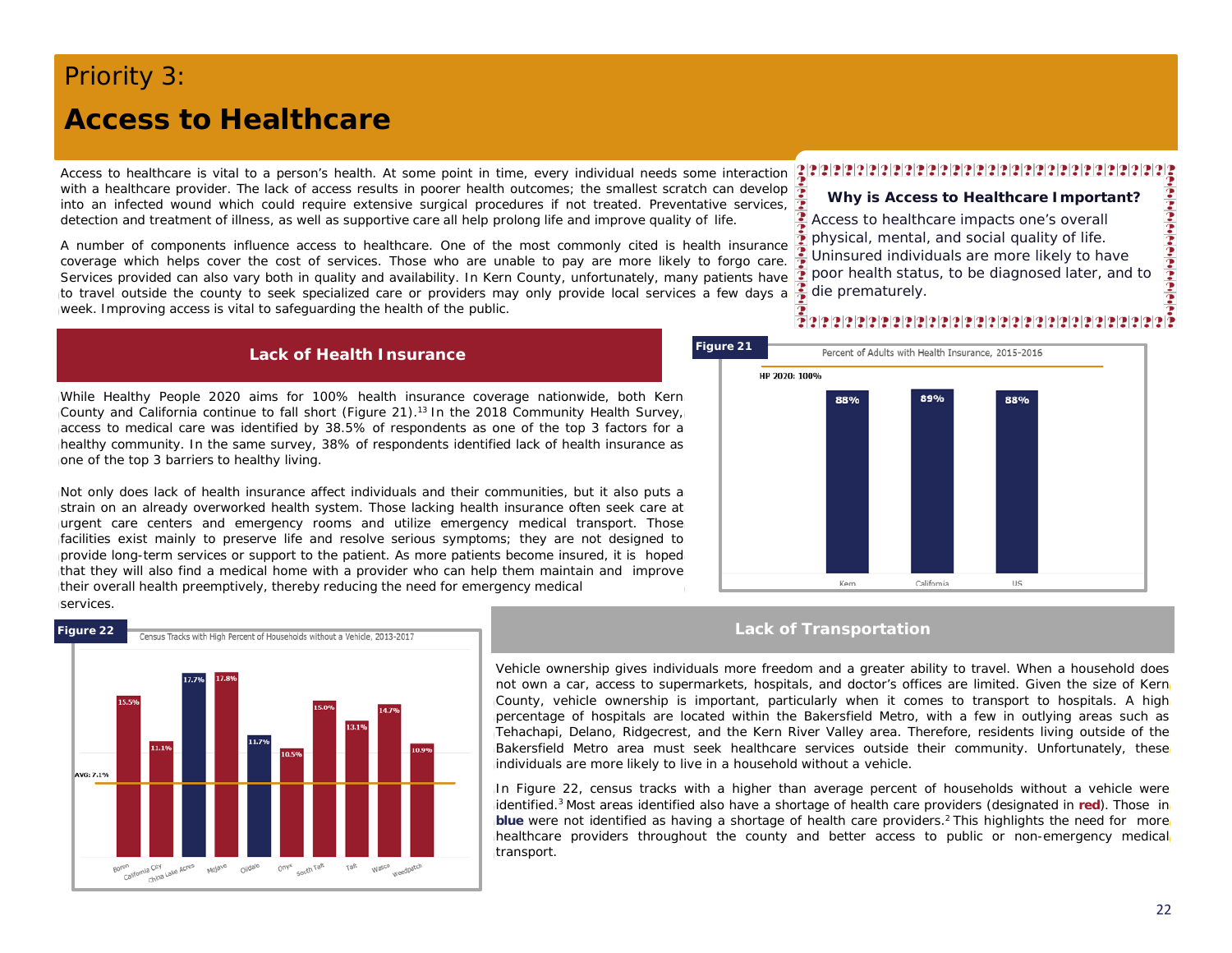### *Priority 3: Access to Healthcare*

### **Goals and Strategies to Address Access to Healthcare**

### **Goals**

- 1. Increase the proportion of residents who are **insured** from 88% to 95% by 2022.
- 2. Increase the proportion of residents who have a **usual place to go when sick or need health advice** from 86.5% to 95% by 2022.
- 3. Decrease the proportion of residents whose **usual source of care was an emergency room or urgent care center** from 2.1% to 1.8% by 2022.
- 4. Decrease the proportion of residents who **delayed or did not get prescription medication** from 9.4% to 8.5% by 2022.
- 5. Decrease the proportion of residents who had **difficulty understanding a doctor** from 6.6% to 5.9% by 2022.

### **Strategies**

- *1. Medi-Cal Managed Care: Kern Family Health Care and Health Net* are health plans for people who have Medi-Cal in the Kern County area. Both health plans work with the State of California to help people get the health care they need.
- *2. Mobile Health Clinic:* Designed and operated by the Kern County P ublic Health Services Department, this state -of-the-art mobile health clinic provides health services that are most needed within our communities. These include: health screenings, immunizations, TB testing, and reproductive health services. Although the focus areas are those with lower access to care, the mobile clinic serves all of Kern County and a full schedule can be found at <https://kernpublichealth.com/mobile-clinic/>.
- *3. 2-1-1 Community Action Partnership of Kern (CAPK):* Provides a comprehensive information and referral services that link Kern County residentsto community health and human services support, including referrals to insurance
- *4. Salud con Health Net:* An insurance plan available in Kern County that, in addition to traditional low -cost health providers, includes several providers in Mexican border towns such as Tijuana, catering towards patients who travel frequently or are more comfortable receiving services in Mexico.
- *5. Transportation: Kern Regional Transit (KRT)* serves many of the outlying areas of the county. In addition to reduced fares for those with disabilities, KRT offers door-to-door service in select areas, ideal for those with limited mobility. *Golden Empire Transit (GET) is a* bus system serving the greater Bakersfield area offers reduced fares to those with disabilities. The GET-A-Lift program is a special paratransit service for disabled residents unable to use regular fixed route services and includes transportation for medical appointments.
- **6. California Children's Services (CCS):** A statewide health plan that manages healthcare services for children with certain medical conditions. CCs is one of the few plans were residency, not citizenship, is requires allowing any Kern County resident who meets eligibility requirements to be served. Additionally, while most CCS clients are low income, any family that spends more than 20 percent of their income on medical costs may be eligible.
- **7. Nurse-Family Partnership (NFP):** An evidence-based and nationwide program that provides low-income, first-time moms with the care and support they need to have a healthy pregnancy, provide competent care their children, and achieve a better life for themselves and their families.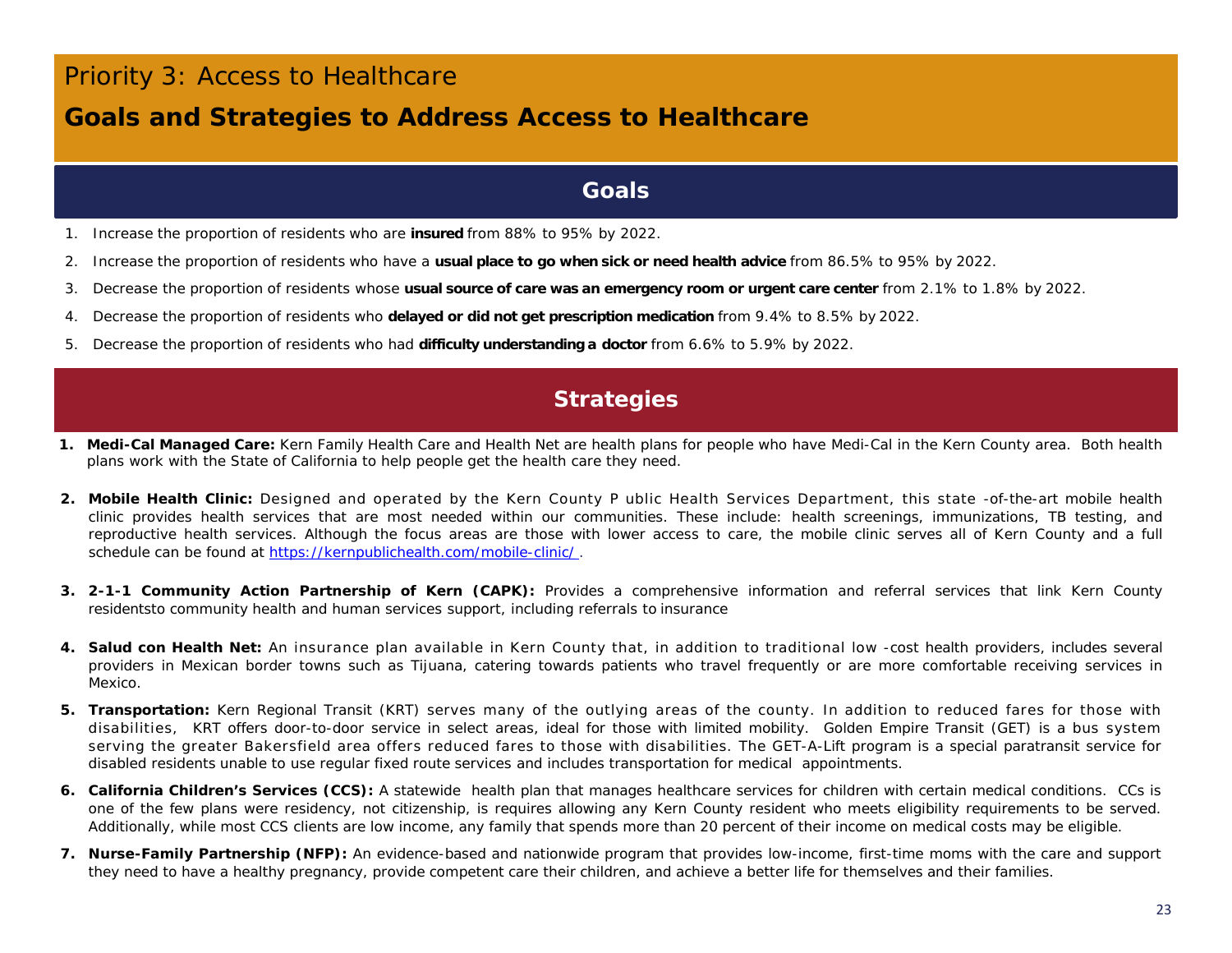# *Priority 3: Access to Healthcare*

## **SPOTLIGHT: Access to Mental Health Care**

Mental health and drugs and alcohol use were identified as some of the top health problems facing Kern County Communities in the 2018 Community Health Survey. Although these two health issues do not always coincide, it is important to recognize that access to mental health services and preventative interventions are the best ways to address these issues and protect the health and safety of communities.

Behavioral health issues are common causes of disability in the US. When left untreated, mental health can affect a person's physical wellbeing, decreasing an individual's ability to maintain good physical health or participate in health-promoting behaviors. Therefore, in order to promote healthy living, communities must also be provided good access to mental health practitioners and services. 21

The age-adjusted mortality rate due to suicide is 14.1 per 100K, which is higher than California and US averages and exceeds the Healthy People 2020 target (Figure 23).<sup>26</sup> Although this cause of death was ranked 11th for overall deaths in Kern County for 2017, suicide is preventable. One factor that could be contributing to this is the number of mental health practitioners in Kern County. Currently, the ratio of patients to mental health care providers in Kern County is 580:1. Although this is not the highest ratio in California, it is well above California as a whole (380:1). 6

Ensuring that residents are connected with the proper resources and are getting the help they need may address more than just mental health; it may also address some of the chronic disease issues facing Kern County and promote better, safer, and healthier communities.



### **Goals and Strategies to Access to Mental Health Care**

- 1. Increase the percent of teens who received emotional/psychological counseling in the past year from 11.6% to 13.2% by 2022.
- 2. Decrease the proportion of residents whose usual source of care was an emergency room or urgent care center from 2.1% to 1.8% by 2022.
- 3. Decrease the age-adjusted mortality rate due to suicide from 14.1 to 12.7 per 100K by 2022.

#### **Goals: Strategies:**

- *1. Black Infant Health Program (BIH):* Uses a group-based approach with complementary client-centered case management to help pregnant and post-natal women develop life skills, learn strategies for reducing stress, and build social support. One-on-one case management ensures that clients are connected to the appropriate community and social services (i.e. health insurance, prenatal and postnatal care) to meet their needs.
- *2. Behavioral Health and Recovery Services:* Provides comprehensive mental health services to Kern County residents, including transportation for mental health services, counseling, rehabilitation, testing, medication management, and much more.
- *3. Emergency Medical Services Abuse Policy:* Partnering with Public Health Nursing, Behavioral Health and Recovery Services, Human Services, and Primary Care Providers, this new policy allows the Kern County EMS Program to identify individuals habitually requesting EMS services for non-emergency situations and offer counseling, refer them to appropriate care providers, and ensure their needs are met.
- **4. Nurse-Family Partnership (NFP):** An evidence-based and nationwide program that provides low-income, firsttime moms with the care and support they need to have a healthy pregnancy, provide competent care their children, and achieve a better life for themselves and their families.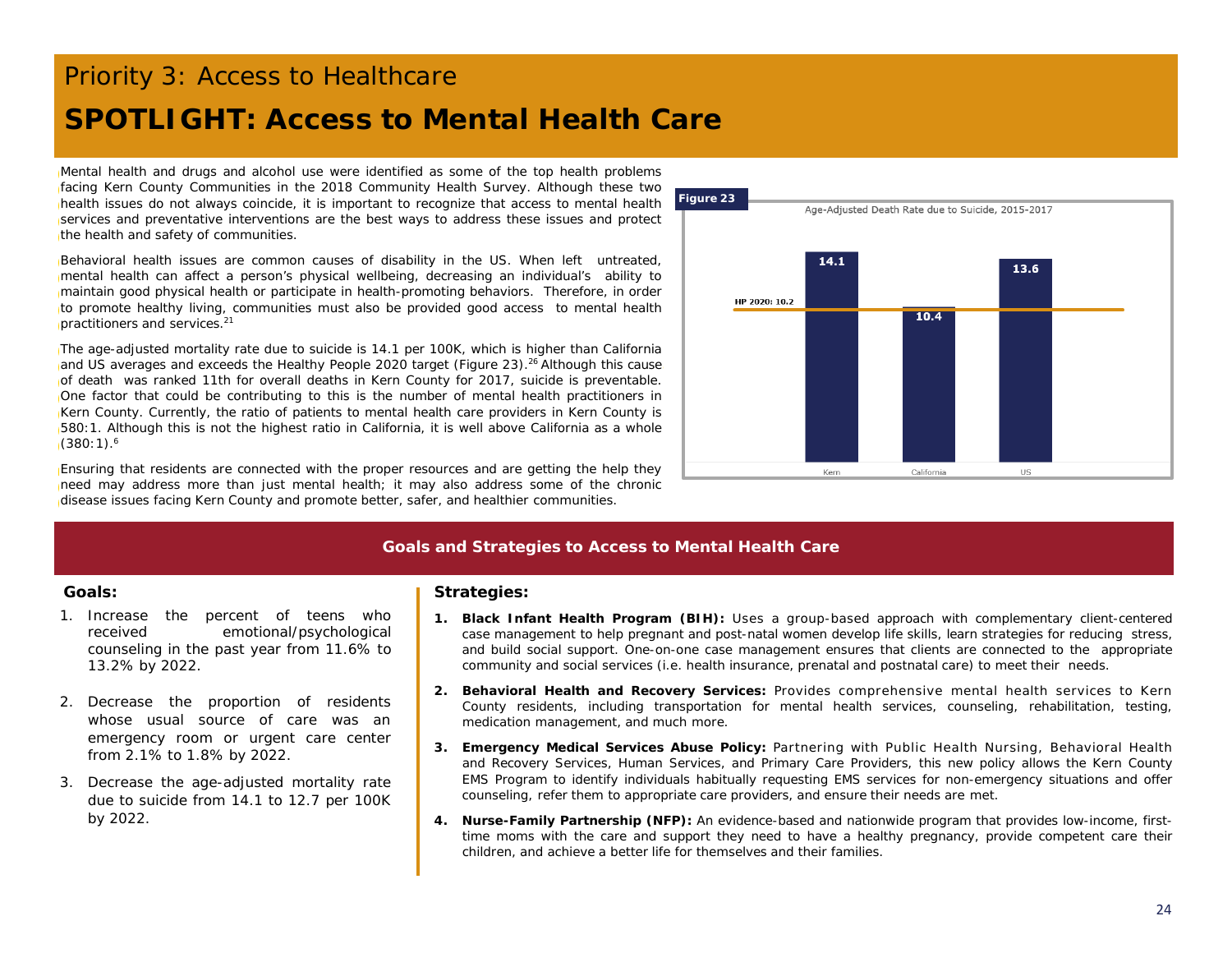## **Conclusion**

In summary, the health of Kern County is dependent on many factors, only some of which are named in this report. While great strides have been achieved in some avenues (e.g. reduction of the heart disease deaths, better air quality) there are still some areas in need of improvement (e.g. birth outcomes, sexually transmitted infection rates). As some needs are met, others will arise; identifying and adapting to those needs will remain the goal of Kern County Public Health Services Department. Even though Kern County does meet a number of the Healthy People 2020 national objectives, it often falls short of the average rate for California. In other cases, Kern County may exceed the state average, but still may not reach the national target. Therefore, before declaring a need met, it will be important to measure against several metrics. Even when Kern County succeeds in meeting and surpassing set targets, continued efforts should be put forth to improve health and maintain good health. If at all possible, met needs should not be sacrificed while pursuing other unmet needs.

In assessing the needs of Kern County, selected areas have been noted which merit focused attention. Hopefully in meeting those needs, Kern County will see an improvement in overall health. Our Department will continue to use evidence-based and promising practice models to ensure the effectiveness of processes, programs, and interventions. We will also continue to update the Call to Action stakeholders and community to keep communication open about ways that they can contribute to this effort. We look forward to creating linkages between the many partnerships in Kern County and recognizing the contributions they bring to help us protect and safeguard the health and safety of our community.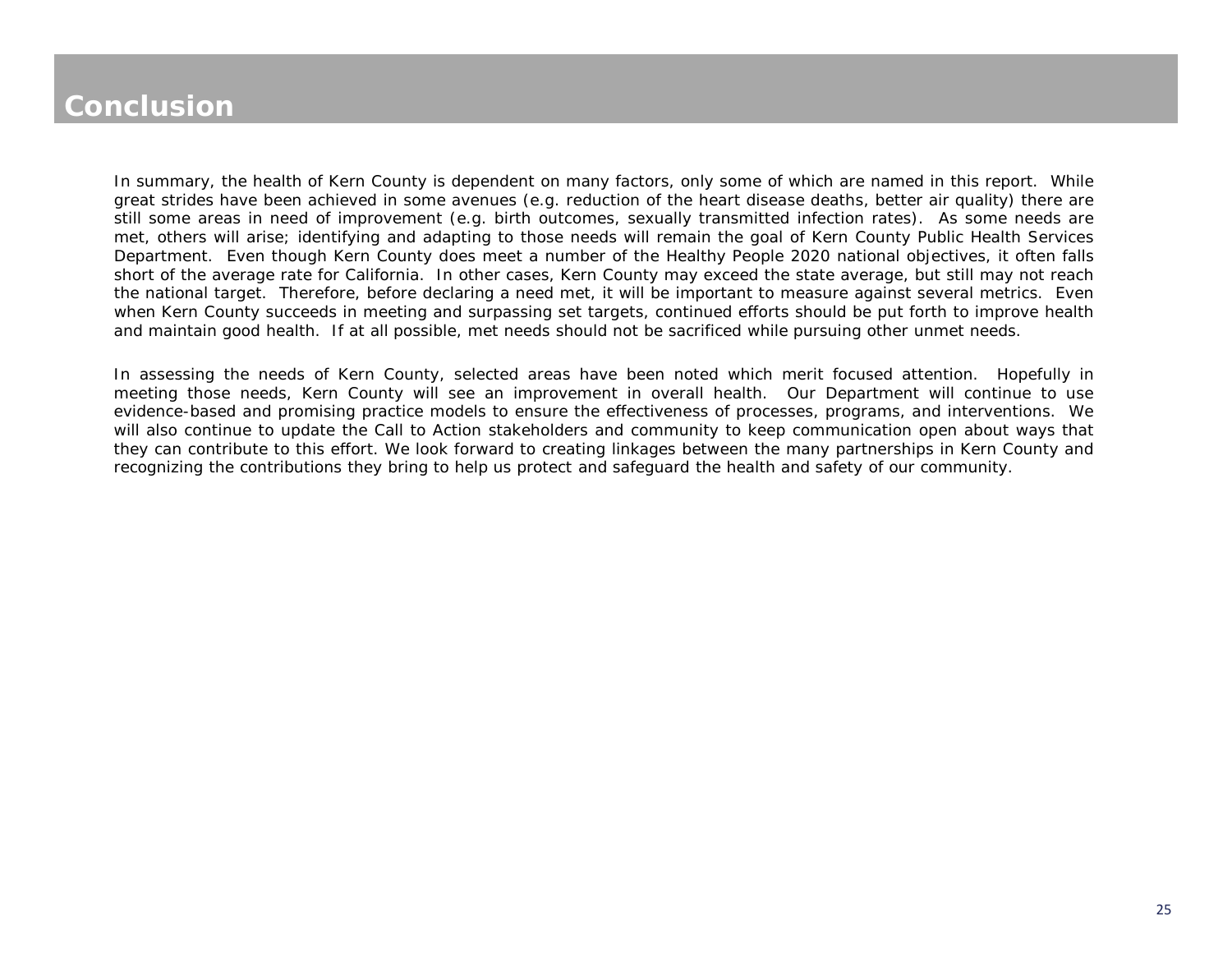### **References**

- 1. "Preamble to the Constitution of the World Health Organization." *Official Records of the World Health Organization.* New York: s.n, 19-22 June, 1946.Vol. 22, P.100. As adopted by the International Health Conference, signed on 22 July 1946 by the representatives of 61 States and entered into force on 7April 1948.
- 2. "Mobilizing for Action through Planning and Partnerships (MAPP)" User's Handbook, www.naccho,org/programs/public-health-infrastructure/performace-improvement/ community-health-assessment/mapp.
- 3. U.S. Census Bureau. *American Fact Finder.* 2018.
- 4. U.S. Department of Labor, U.S. Bureau of Labor Statistics. *Current Population Survey - Employment Projections.* 2017.
- 5. "Kern." Ed, [www.ed-data.org/county/Kern.](http://www.ed-data.org/county/Kern)
- 6. California Department of Finance. *California Public K-12 Graded Enrollement and High School Graduate Projections by County –2018 Series*.
- 7. U.S. Department of Education. College Affordability and Transparency Center. 2017-2018.
- 8. California State University. 2016-17 California State University Tuition and Fee Rates. 2016.
- 9. University of Alberta. "Long-term Poverty Affects Mental Health Of Children." ScienceDaily. ScienceDaily, 9 February 2006. <[www.sciencedaily.com/](http://www.sciencedaily.com/) releases/2006/02/060206171449.htm American Lung Association. *State of the Air.* Washington, DC : s.n., 2018.
- 10. American Lung Association. *State of the Air.* Washington, DC : s.n., 2018.
- 11. Monthly Averages. The Weather Channel. [Online]
- 12. "Valley Fever | Coccidioidomycosis | Types of Fungal Diseases | Fungal | CDC." *Centers for Disease Control and Prevention*, Centers for Disease Control and Prevention, [www.cdc.gov/fungal/diseases/coccidioidomycosis/risk-prevention.html.](http://www.cdc.gov/fungal/diseases/coccidioidomycosis/risk-prevention.html)
- 13. UCLA Center for Health Policy Research. California Health Interview Survey (CHIS). [Online] [http://ask.chis.ucla.edu/main/DQ3/topic.asp?page=first.](http://ask.chis.ucla.edu/main/DQ3/topic.asp?page=first)
- 14. Office of Statewide Health Planning & Development. *Public Patient Discharge Data.* 2016.
- 15. "Healthy People 2020." Healthy People 2020 |, [www.healthypeople.gov/.](http://www.healthypeople.gov/)
- 16. California Department of Public Health, Center for Health Statistics and Informatics. *Birth Statistical Master File.* 2014-2017.
- 17. "Preterm Birth." *World Health Organization*, World Health Organization, [www.who.int/news-room/fact-sheets/detail/preterm-birth.](http://www.who.int/news-room/fact-sheets/detail/preterm-birth)
- 18. Hoffmann, S.D.& Maynard, R.A. *Kids having kids: the economic costs and social consequences of teen pregnancy*. Washington, DC: Urban Institute Press, 2008.
- 19. Hamilton, Brady, et. al. *Births: Final Data for 2014.* s.l. : National Vital Statistics Reports, 2015. Volume 64, Number 12.
- 20. Heaman, Maureen I, et al. "Barriers and Facilitators Related to Use of Prenatal Care by Inner-City Women: Perceptions of Health Care Providers." *BMC Pregnancy and Childbirth*, BioMed Central, 16 Jan. 2015, [www.ncbi.nlm.nih.gov/pmc/articles/PMC4302607/.](http://www.ncbi.nlm.nih.gov/pmc/articles/PMC4302607/)
- 21. California Department of Public Health. Sexually Transmitted Disease Control Branch. Sexually Transmitted Disease Data. [Online] 2019.
- 22. "Sexually Transmitted Diseases in California 2017 Executive Summary." California Department of Public Health. Sexually Transmitted Disease Control Branch. Sexually Transmitted Disease Data. [Online] 2019.
- 23. "Syphilis." *Centers for Disease Control and Prevention*, [www.cdc.gov/std/syphilis/stdfac-syphilis.htm.](http://www.cdc.gov/std/syphilis/stdfac-syphilis.htm)
- 24. California Department of Public Health, Office of HIV/AIDS Surveillance in California. [Online] 2017.
- 25. Kern County Public Services Department. *HIV/AIDS Delivery Service Plan.* Bakersfield, CA. 2016.
- 26. California Department of Public Health. Vital Records Business Intelligence System . [Online] 2018.
- 27. "Strategies to Prevent Obesity | Overweight & Obesity | CDC." Centers for Disease Control and Prevention, Centers for Disease Control and Prevention, www.cdc.gov/ obesity/strategies/index.html.
- 28. "How to Prevent Cancer or Find It Early | CDC." *Centers for Disease Control and Prevention*, Centers for Disease Control and Prevention, [www.cdc.gov/cancer/dcpc/](http://www.cdc.gov/cancer/dcpc/)  prevention/index.htm.
- 29. "Overweight and Obesity." National Heart Lung and Blood Institute, U.S. Department of Health and Human Services, [www.nhlbi.nih.gov/health-topics/overweight-and](http://www.nhlbi.nih.gov/health-topics/overweight-and-)obesity.
- 30. "Division of Diabetes Translation | CDC." *Centers for Disease Control and Prevention*, Centers for Disease Control and Prevention, [www.cdc.gov/diabetes/.](http://www.cdc.gov/diabetes/)
- 31. "Definitions of Food Security." *USDA ERS - Definitions of Food Security*, [www.ers.usda.gov/topics/food-nutrition-assistance/food-security-in-the-us/definitions-of-food](http://www.ers.usda.gov/topics/food-nutrition-assistance/food-security-in-the-us/definitions-of-food-)security.aspx.
- 32. Pediatrics, Council On Community, and Committee On Nutrition. "Promoting Food Security for All Children." *Pediatrics*, American Academy of Pediatrics, 1 Nov. 2015, pediatrics.aappublications.org/content/136/5/e1431.
- 33. "Map the Meal Gap." *Feeding America*, map.feedingamerica.org/county/2016/child/california/county/kern.